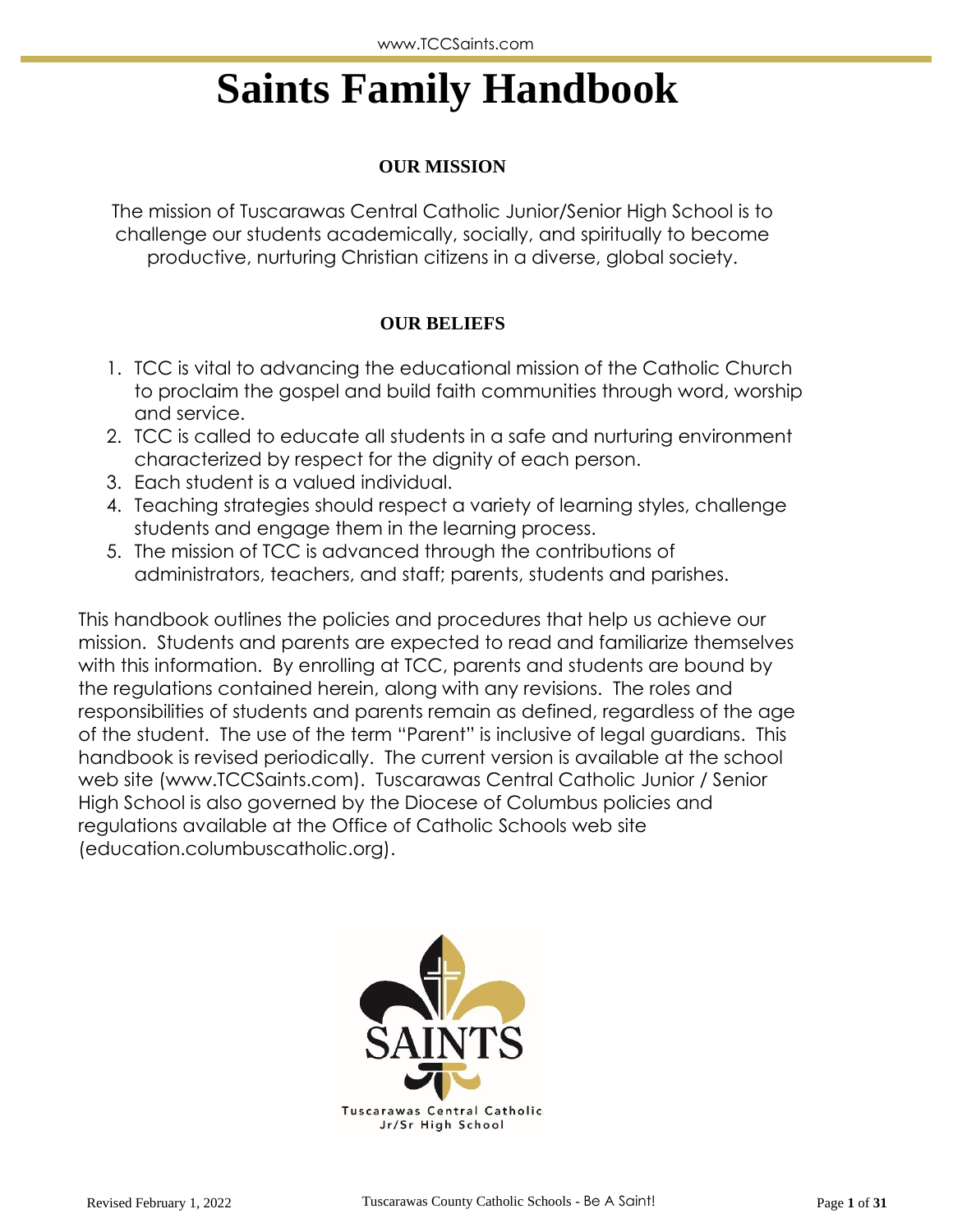Dear Parents and Guardians,

We are humbled and honored that you have entrusted us with the education and most importantly the spiritual growth of your children. To do this effectively, we have established Pillars of Conduct (listed below). The Pillars of our school are based upon the gospel message. These Pillars are the heart of our handbook. As a Catholic school, we must follow these Pillars of Conduct. We must live the Gospel message. Anything less than this would be unfair to our students and an insult to our faith.

We have discussed the Pillars with the students and they are aware of the consequences of not following them. Adhering to them will ensure that all students are able to receive the quality education you are paying for them to receive. Please discuss them with your child (children). Please pray with your child (children) to have the wisdom and courage of the Holy Spirit to live these Pillars. By following them, we will grow as a faith community living the Gospel message in our daily actions, speech and appearance.

With that being said, if these Pillars are consistently ignored, your child will receive one of the following: detention, in school suspension, out of school suspension, expulsion. Once a child is asked to leave, he/she will not be permitted to return.

We would also like to remind you that co-curricular activities, athletics, assemblies, field trips, out of uniform days, etc., are privileges. Students who habitually have missing assignments, will not be permitted to participate in these activities until they have completed their academic assignments.

We are dedicated to preparing our students, both spiritually and academically, for the rigors of life after high school. Thank you for supporting us in our endeavor to ensure all of our students are successful and reach their full potential.

With blessings, The administration, faculty and staff

## **TCC Pillars: I will treat others and myself with dignity and respect at all times.**

**I will demonstrate good judgment in dress, communication and conduct.**

**I will be excellent in my academic effort and will meet all of my responsibilities as a student.**

**I will live by the example of Jesus Christ, seeking justice, peace, and a closer relationship with God.**

**I will represent my school and my Church with pride and honor in all that I do.**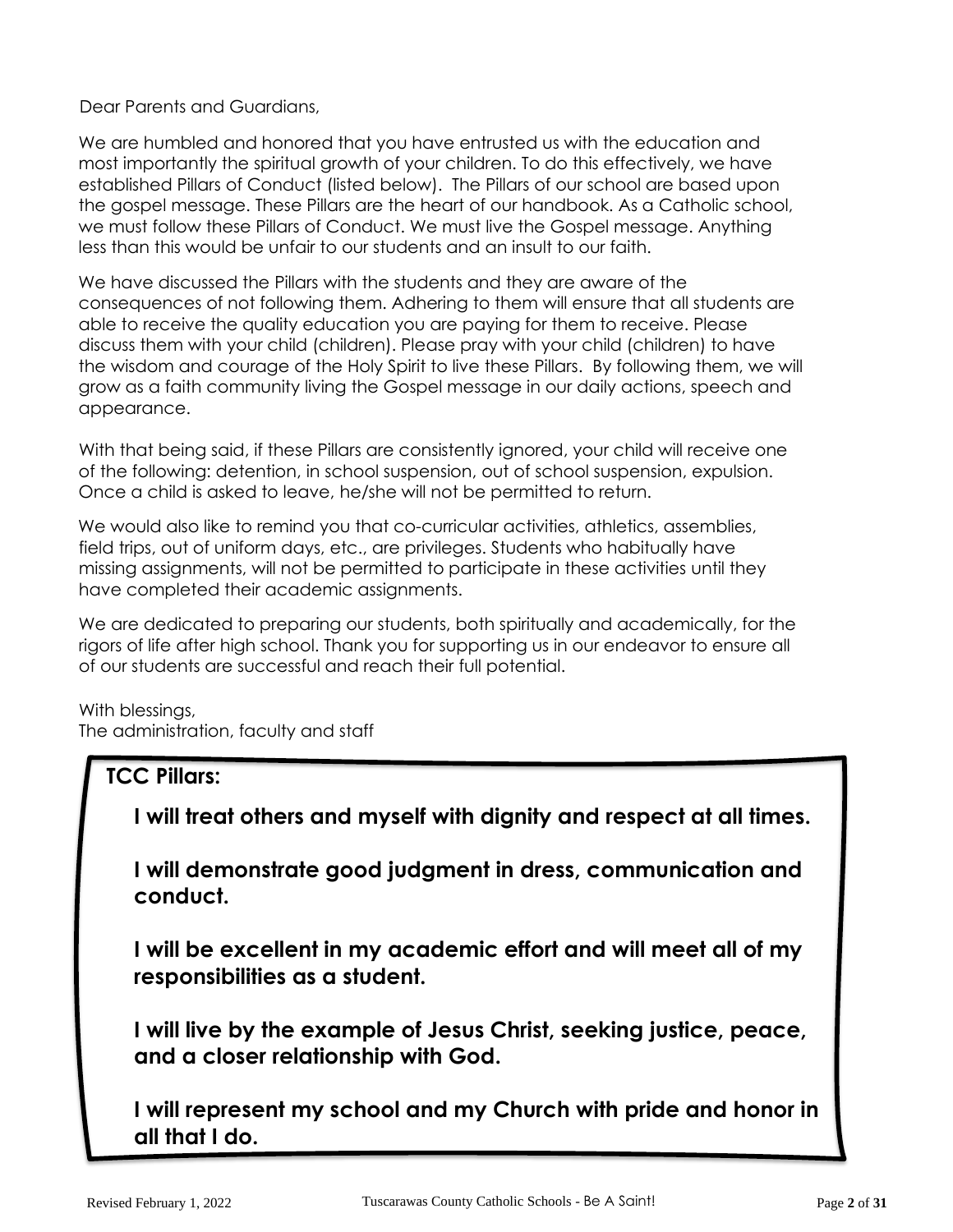#### **Catholic Identity** (Page 4) **Participation** Religious Education **Sacraments** Service

#### **Student Life** (Page 4)

**Attendance** Reporting **Credit** Prearranged Absences Tardiness **Appointments** Participation College Visits Calendar Parking School Phone Cell Phones Prom Guidelines Senior Pictures Graduation

#### **Code of Conduct** (Page 6)

Behavior Off-Campus **Expectations** Violations Bullying/Harassment Banned Substances Searches Investigation **Medication** Weapons Valuables Lockers Off-Limits Areas Out of Class

**Dress Code** (Page 9) Uniform for Boys Uniform for Girls Uniform Notes for Boys and Girls

**Disciplinary Measures** (Page 11) Silent Lunch **Detention** Loss of Privileges/Restrictions In-School Detention and Suspension Suspension/Expulsion/Removal Dismissal Referrals/Intervention Harassment **Athletics/Extracurricular** (Page 14) OHSAA **TCCAA** The Principal The Athletic Director Coaches **Officials** Catholic Identity

## **Table of Contents**

**Eligibility** Paperwork Fees Physicals Forms Multiple Sports/Activities Late Enrollment School Attendance Injuries Concussion Equipment and Uniforms Team Discipline School Discipline Hazing Banned Substances Unlawful Behavior **Practices** Weather Cancellations **Transportation** Team Jerseys During School Varsity Letters Senior Banners **Parents** Concerns

**Administration** (Page 18) Governance and Authority Accreditation Communications Nondiscrimination Admission **Acceptance** Parents' Statement Registration Electronic Forms Custody Access Special Arrangements Tuition Scales Enrollment Agreement Participating Membership in a Parish Tuition Payment Special Circumstances Student Records Access Directory Information **Transfer Transportation** Lunch **Deliveries** Parent involvement Volunteers Child Protection **Organizations Cooperation** Money Distribution of Literature Non-endorsement Community

Interviews Pregnancy Visitors School Closings **Curriculum & Instruction** (Pg 24) Credit/Placement/Promotion Home Schooling **Curriculum Materials** Grading Scale Graduation Requirement Junior High Exams Evaluation of Student Progress Internet Resources Report Cards Parent-Teacher Conferences Life Skills Reports Advanced Placement Classes College Credit Plus Special Needs Government Programs Honors Diploma Standardized Testing Student Ranking Valedictorian Student Recognition National Honor Society Awards and Scholarships Jr. High Algebra Homework Missed Assignments Illness Vacations **Credit** Study Hall **Textbooks Technology** iPads Curriculum Materials Performances Field Trips **Health/Safety** (Page 28) Immunizations Contagious Diseases Nuisance Diseases Screening **Other** Concussions Emergencies **Wellness** Medication Prescription Medication Nonprescription/OTC Medication Inspections **Crisis Plan** (Page 30) Evacuation Sites Parent Assembly Site

**Priorities Athletes** 

Access Control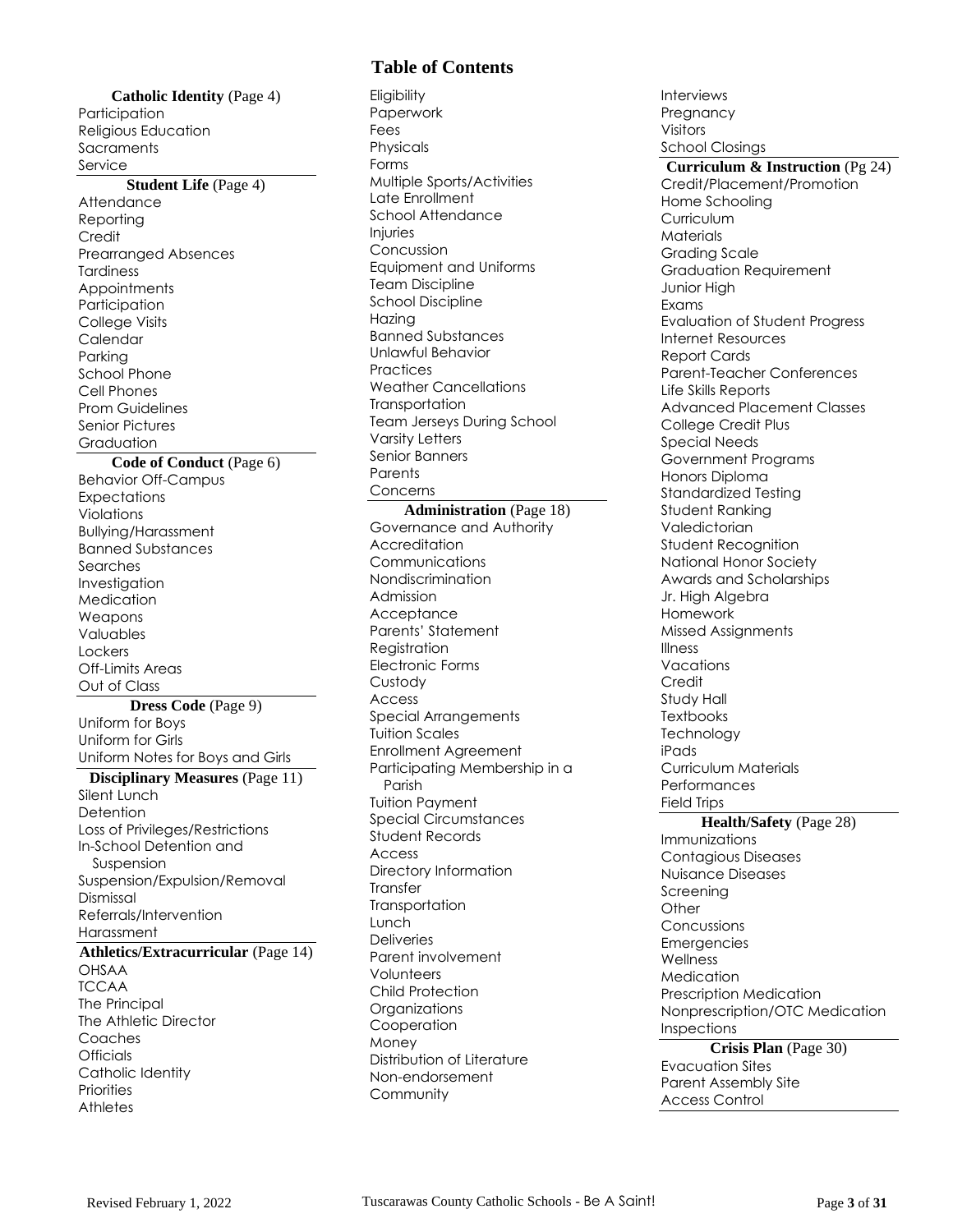## **Catholic Identity**

**Participation:** TCC offers a comprehensive program of religious instruction, intimately woven into the general curriculum. We welcome all students who sincerely seek the school's religious environment and educational program. The school is defined by its religious character; thus all students participate in the religious life of the school to the extent permitted by church law. The religious life of the school includes daily religion classes, prayer, liturgy, and service; and encompasses a myriad of Catholic traditions, rituals, and celebrations.

**Religious Education**: The religion curriculum, developed in cooperation with the Office of Religious Education and Catechesis of the Diocese of Columbus, is implemented by religion teachers using diocesan approved materials and textbooks. The Course of Study for Religion has been developed pursuant to the contemporary teachings of the church and serves as the basis for instruction. Formal instruction in human growth and development is included in the Courses of Study for Religion and Health, grounded in Christian theology and morality. All students participate in these and related programs as they do in other religious education efforts. TCC accesses a number of community resources in providing such instruction.

**Sacraments:** The direct and immediate preparation for the Sacraments occurs in the parish. TCC will provide eighth grade students catechesis appropriate to the Sacrament of Confirmation, as outlined in The Graded Course of Study for Religion for the Diocese of Columbus. We dialog with Pastors toward a greater sense of cohesion and cooperation among all who have an interest in the spiritual well-being of our students. Questions concerning Confirmation programs at the various parishes should be directed to the parish Pastors or Catechetical Leaders.

**Service:** The Service Component at TCC is an opportunity for students to apply gospel values to their daily lives. The component is revised from time to time, pursuant to the teachings of the church and the changing needs of the community and the broader society. The Service Component requirements, including necessary documentation, are presented to students annually, at the start of the school year. All students are required to complete the TCC School Service Component.

## **Student Life**

**Attendance:** Attendance is monitored according to state laws, which require students to be in prompt, regular attendance for the entire school day, unless excused for a valid reason. The Principal is responsible for monitoring student attendance and determining what constitutes an excused absence or tardiness. Only the Principal can permit or excuse an absence or early dismissal. Absences are typically only excused for reasons relating to a student's health, safety, or well-being. An absence for a non-school activity may be unexcused. In the case of an unexcused absence, the student may be subject to disciplinary action and credit may be withheld for work missed during an unexcused absence. Truancy may be reported to local authorities.

**Reporting:** Parents are required to call the office before 8:00 a.m. each day that a student will be absent. Voice mail messaging is available for this purpose. If a call is not received, the school will attempt to contact the parent to verify the absence. In addition, a note stating the date and reason for the absence and signed by the parent must accompany the student upon return to school. Without such a note, an absence is considered unexcused.

**Credit:** The school may refuse credit to a student who misses more than 28 days in a school year. An exception may be made for a student who is hospitalized or has an extended illness or injury and is able to make up work through tutoring or some other arrangement approved by the Principal.

**Prearranged Absences:** Absences for reasons other than illness must be prearranged and have the prior approval of the Principal in order to be considered excused. Parents are urged to use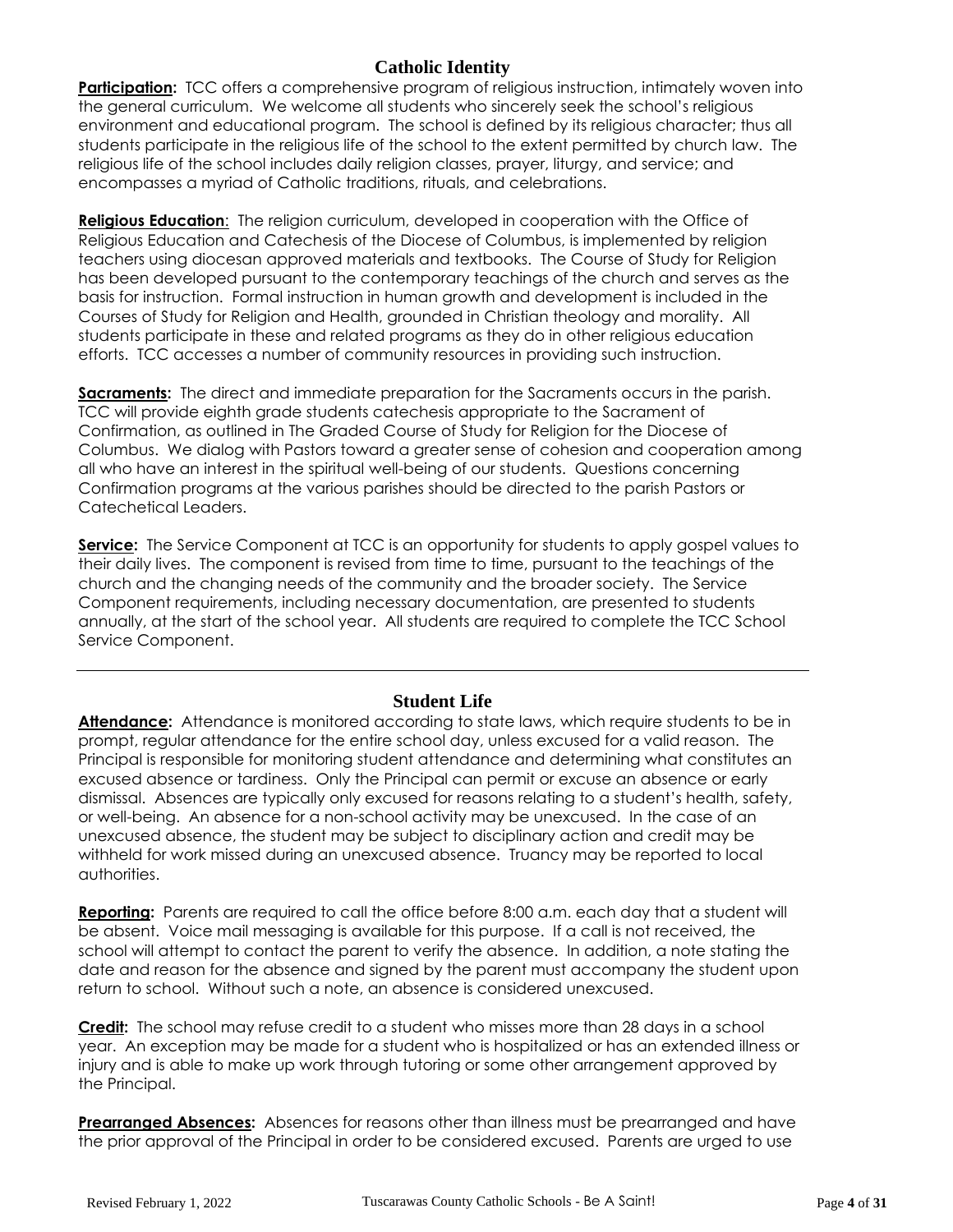discretion when requesting such consideration and make an effort to schedule vacations and other such absences according to the school calendar, as these are not recognized as valid reasons for student absence. The Principal must make an exception in this case and will only do so when the proper procedure is followed.

**Tardiness:** Students who are not seated in class by 7:55 a.m. are considered tardy, regardless of the reason, and must report to the office. For the instance to be excused, the student must present a note from a parent explaining a valid reason for the tardiness, along with proper documentation, such as a doctor's note. Parents may call the office if a student will be late, but the incident still requires documentation in order to be excused. Tardiness will only be excused for valid reasons such as a funeral, court appearance, medical appointment, transportation issues or other circumstances beyond the student's control. Otherwise, the tardiness remains unexcused. A detention is typically assigned after the third unexcused tardy in a quarter. In the case of continued unexcused tardiness, the student may be assigned other appropriate consequences.

**Appointments:** Parents are encouraged to schedule medical and other appointments outside of school hours. When this is not possible, parents must submit a written request for release of the student from school. The student must sign out upon leaving and sign in upon return to school. Students who arrive more than 90 minutes late, leave more than 90 minutes before the final bell, or miss more than 90 minutes during the day, exclusive of the lunch period, are considered absent for one-half day, regardless of the reason.

**Participation:** To participate in an after school activity, a student must be in school for the entire day, unless excused by the Principal, for properly documented reasons, out of the student's control, such as a funeral, court appearance or medical appointment, according to the school's attendance policies. Students who arrive more than 90 minutes late, leave more than 90 minutes before the final bell, or miss more than 90 minutes during the day, exclusive of the lunch period, are considered absent for one-half day, and are thus ineligible to participate that day, unless excused by the Principal as indicated.

**College Visits:** TCC encourages students and parents to take advantage of college visit days as they consider post-secondary education. A college visit day may considered an excused absence if these guidelines are observed. The visit must be prearranged and have the prior approval of the Principal. After the visit, the student must present verification from the college that the visit was completed and is responsible for making up any assignments missed during the absence. Requests for excessive college visits may be denied.

**Calendar:** The calendar is prepared in consultation with other Tuscarawas County Catholic Schools and approved by the Office of Catholic Schools. Any deviation from the school calendar is the result of an emergency situation. Parents are asked to consult the school calendar before making plans for vacations and the like.

**Parking:** To park in the school lot, students must register their vehicles in the office and park in their assigned spaces. All laws and regulations governing the safe vehicle operation are in effect at all times. Drivers must yield to school bus traffic entering and leaving the parking lot. Students park in the school lot at their own risk. The school is not responsible for any damages. A student in violation of these rules or who, in any way, jeopardizes the safety of others is subject to disciplinary action, including the loss of parking privileges.

**School Phone:** In most cases, school personnel will initiate calls to parents regarding school matters. Students may not use the school phone for frivolous matters. Students are not typically permitted to leave a classroom or a study hall to make telephone calls. Students may use the school phone for legitimate matters before or after school, during lunch or between classes with the approval of a staff member.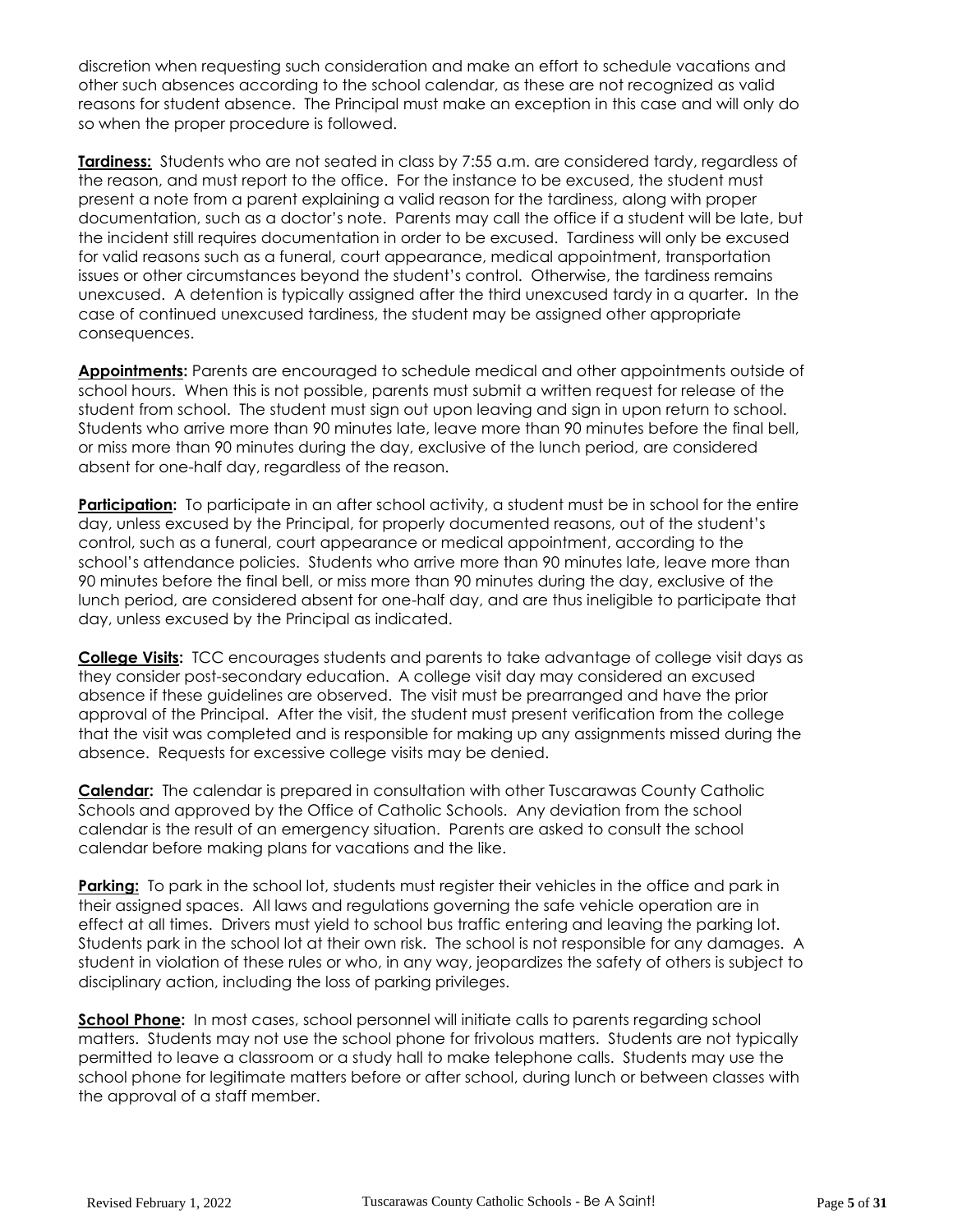**Cell Phones:** Students are not permitted to use cell phones or other such devices anywhere but the cafeteria during the school day unless the teacher makes a specific exception. All cell phones must either be placed on the teacher's desk or under their desks. Cell phones may not be used in study hall. Violators are subject to disciplinary consequences that may include the device being confiscated and held in the office for the remainder of the day. Ear buds and headphones are prohibited in the building unless the teacher makes a specific exception.

**Prom Guidelines:** The prom is planned by a committee from the junior class under the direction of the faculty advisor with the approval of the Principal. The Prom is open to TCC juniors and seniors, to TCC sophomores who have been invited by a junior or senior, and guests from other schools who have been invited by a TCC junior or senior. Ninth graders and any individuals 21 years or older are not permitted to attend the prom.

- Guests must have the approval of the Principal at least two weeks before the Prom.
- All attendees must complete the Event Form and abide by the guidelines provided. The TCC student, any guest, and a parent of each must sign the form. Non-TCC students must submit a copy of a photo ID with the signed form.
- The Code of Conduct is in effect at all times. Students are responsible for informing their guests of the expectations for TCC students and the specifics of the Code of Conduct.
- All attendees are expected to wear formal attire as defined by the Dress Code.
- Chaperons have final authority and may remove a student or guest for inappropriate behavior or other valid reason.
- Anyone dismissed from the Prom is prohibited from attending the After Prom.

**Senior Pictures:** Senior pictures for the yearbook and class composite will be taken by our school photographer to insure uniformity and quality of photos.

**Graduation:** Participation in baccalaureate and graduation exercises is required of graduating seniors; however, both events are privileges reserved for students who conclude their high school careers in good standing academically, socially, and behaviorally. Participation may be denied for behavioral or other reasons. A student who lacks sufficient, appropriate credits, who fails to meet the service requirement, is expelled or suspended, who engages in a serious end-ofthe-year prank, or who seriously violates school regulations, may be denied participation in graduation and/or baccalaureate. Participation requires full payment of the graduation fee.

## **Code of Conduct**

This Code of Conduct serves to guide the behavior of the students toward the growth of personal discipline. It outlines expectations and indicates consequences for inappropriate behavior. It binds neither the administration nor staff to actions not in the best interest of the student; rather, it provides a framework within which behavior can be effectively monitored.

This code and these expectations are in force for all students at all times during the school day, on or off school property, during any school activity, event, field trip or excursion including extracurricular activities and athletics events and practices and while being transported to or from any activity or event. Additionally, this Code grants school personnel the right to exercise authority over behavior directed toward or that affects the person or property of any school official, employee, student, or volunteer, regardless of where or when the behavior occurs.

**Behavior Off-Campus:** While TCC does not attempt to regulate the private lives of its students during non-school hours, it does have a concern for conduct that may bring discredit or harm to the well-being, reputation or good name of the school or its staff or student body. Consequently, behavior at school or away from school inappropriate to Christian moral standards, outside the expectations for students as outlined in the Code of Conduct or in violation of the law may result in disciplinary action. A student may be subject to disciplinary consequences for any conduct that is detrimental to the common good, threatening, harmful or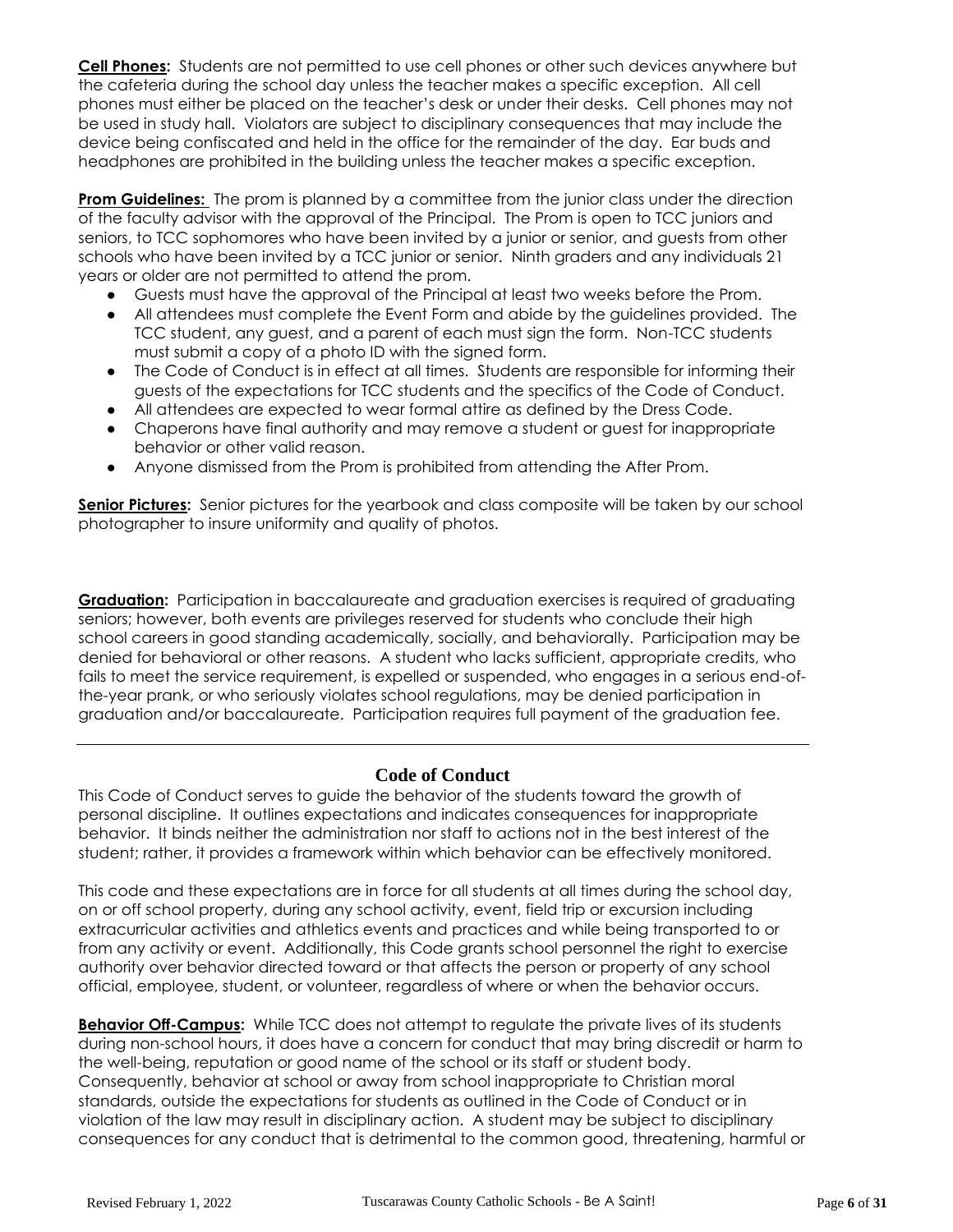offensive to other students or staff or is of such a nature to jeopardize the good name of the school.

**Expectations:** TCC students are expected to . . .

- 1. Be in prompt regular attendance, prepared with all books, materials, supplies, and equipment necessary to meet the challenges of the day.
- 2. Adhere to the uniform dress code.
- 3. Show respect for and obey the directives of school personnel, accept correction with respect and report serious matters appropriately in a forthright manner.
- 4. Demonstrate pride in the school, conduct themselves with dignity, and treat others with respect.
- 5. Make prudent use of the building, facilities, supplies, and materials, and make appropriate, acceptable and ethical use of all technologies.
- 6. Contribute to the educational experience through class participation, completion of assigned work, etc.
- 7. Use good judgment at all times, in all places and show a concern for safety.
- 8. Support a Catholic environment conducive to learning, participate with reverence in the religious life of the school, show deference to Church teaching, and refrain from acts contrary to such; respectfully participate in daily prayer and the Pledge of Allegiance.
- 9. Provide service to the school, parish, local, and global communities.
- 10. Carry necessary communications between home and school.

**Violations:** Prohibited behaviors are those that are outside of these expectations and thus, subject to disciplinary measures. They include, but are not limited to, the following:

- 1. Truancy, unexcused absence; chronic tardiness; leaving the property or an assigned area
- 2. Violating the dress code
- 3. Insubordination, failure to obey, defiance of or disrespect of school staff
- 4. Verbal abuse, taunting, bullying, racist behavior, intimidation, or harassment, delivered verbally, in writing or electronically; pranks, hazing/initiations or humiliation of another
- 5. Fighting or other physical confrontation, threat, or coercion
- 6. Vandalism, damage, destruction, or misuse of property, facilities, books, materials, etc.; theft or unauthorized use of another's property
- 7. Plagiarism, misrepresenting one's work or the work of others, cheating or helping another to do so, failure to complete assignments
- 8. Inappropriate, disorderly, disruptive, defiant behavior in classrooms, library, cafeteria, gym, etc.; inciting others to do so
- 9. Rough, inconsiderate, or unsafe behavior; throwing objects or food; chewing gum
- 10. Public displays of affection; inappropriate touching
- 11. Violations of school policies at or during any school activity, event, field trip, excursion, extracurricular or athletics activity
- 12. Failure to carry communications/notices between home and school
- 13. Inappropriate behavior during religious activities
- 14. Lying, providing any false information in any school matter; accessing, falsifying, or altering any school record or report
- 15. Violation of parking policies or operating a vehicle in an unsafe manner
- 16. Performing financial transactions, including loans, gambling, attempts at extortion, etc.
- 17. The use of profane, indecent, or obscene language, messages, gestures, pictures or signs.
- 18. Loitering, littering, being in an area off limits to students
- 19. The use of skateboards, roller blades, bicycles, or scooters on school property.
- 20. Any illegal or immoral activity

**Bullying/Harassment:** Bullying or harassment in any form will not be tolerated. It may include a number of elements such as physical intimidation or assault, taunting, extortion, verbalized or written threats, taunting, teasing, put downs, name calling, threatening looks, gestures or actions, spreading rumors, making false accusations, social isolation and demeaning web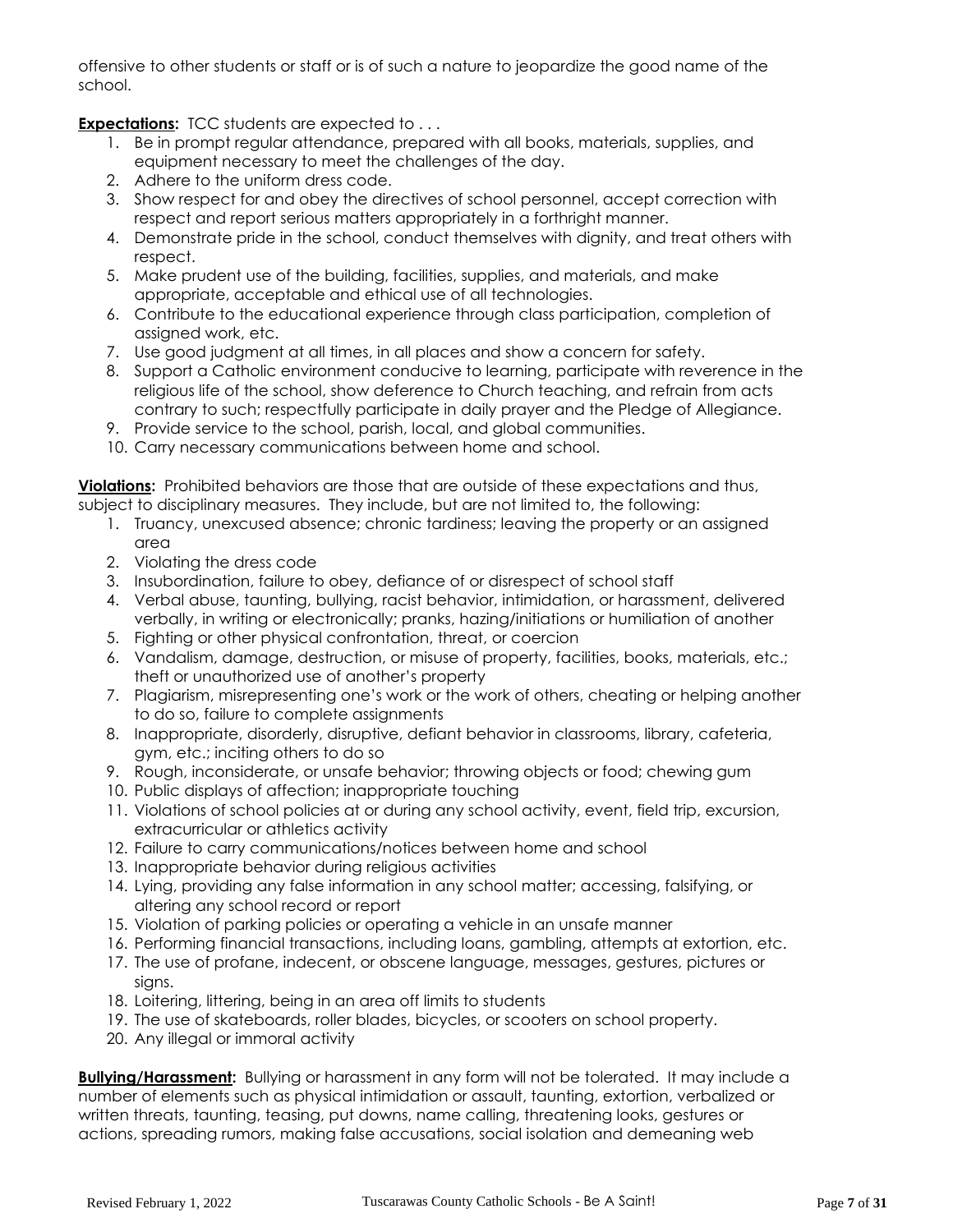postings. Students involved in this or similar conduct are subject to the disciplinary actions described herein. The Harassment Policy of the Diocese of Columbus is included, in its entirety, below.

**Banned Substances:** Alcohol, tobacco and tobacco products, prescription or over the counter drugs, steroids, counterfeit drugs, look-alikes, intoxicants, inhalants, any illegal or dangerous substance, common substances used for mood altering effects and paraphernalia associated with any of these are considered banned substances. A student, regardless of age, may not possess, buy, use, transfer or otherwise transmit, apply, or be under the influence of a banned substance on school property or at any school related activity on or off school premises.

**Searches:** The prohibition on banned substances, weapons and so forth, extends to a student's person, as well purses, wallets, garments, book bags, duffel bags and such, lockers, desks, electronic devices or automobiles parked on school property or at school events, all of which are subject to search at any time, for any reason. There should be no expectation of privacy with regard to electronic devices used at school, regardless of who owns them. The Principal may seek outside assistance, including that of law enforcement officials, to conduct searches.

**Investigation:** The administration may investigate a student manifesting signs of substance abuse such as staggering, reddened eyes, nervousness, restlessness, memory loss, chemical odors, abusive language, falling asleep in class or any behavior considered by school personnel to be outside of the norm for that student.

**Medication:** The possession and use of prescription or over the counter medications is governed by policies contained elsewhere in the handbook. Students who fail to comply with these medication policies risk violation of the substance abuse policy and, as such, are subject to the consequences described herein.

**Weapons:** No student may use, possess, handle, transmit or conceal any object that is, looks like or can be considered a dangerous item, weapon, or instrument of violence. Objects which are explosive or incendiary in nature, or any object determined to be a threat to the safety or security of anyone, including firearms, fireworks, explosives, knives, matches, lighters, or other such items or instruments, are prohibited on the premises and at school-related functions.

**Valuables:** Valuable personal items and gadgets such as iPods, MP3's, digital cameras, expensive jewelry, electronic games, etc., should not be brought to school by students. The school assumes no responsibility for the loss or damage of any such property. Such items may be confiscated and returned to the parents.

**Lockers:** Each student is assigned a locker and may request the use of a second one for sports equipment, duffle bags, backpacks, and the like. Personal items are not permitted in classrooms, hallways, or other areas. Students are encouraged to keep their lockers locked at all times, and may only use school issued locks for this purpose. Students who leave them unlocked do so at their own risk. The school assumes no responsibility for anything stored in student lockers. Lockers, as well as all personal belongings, are subject to search by school personnel at any time. Students may not keep food or beverages in their lockers other than what they need for a single day's lunch.

**Off-Limits Areas:** Students may not linger in parking lot or in the hallways during classes or lunch. The gym and all basement areas are off limits except during PE classes or when supervised by a staff member. Any area that is not supervised by a staff member is off-limits to students as are designated "Staff Only" areas such as the Teachers' Lounge, Maintenance Office, and so forth.

**Out of Class:** Students must be in class during the school day unless they have specific permission to be elsewhere. During the school day, students may not leave the building, for any reason, without permission.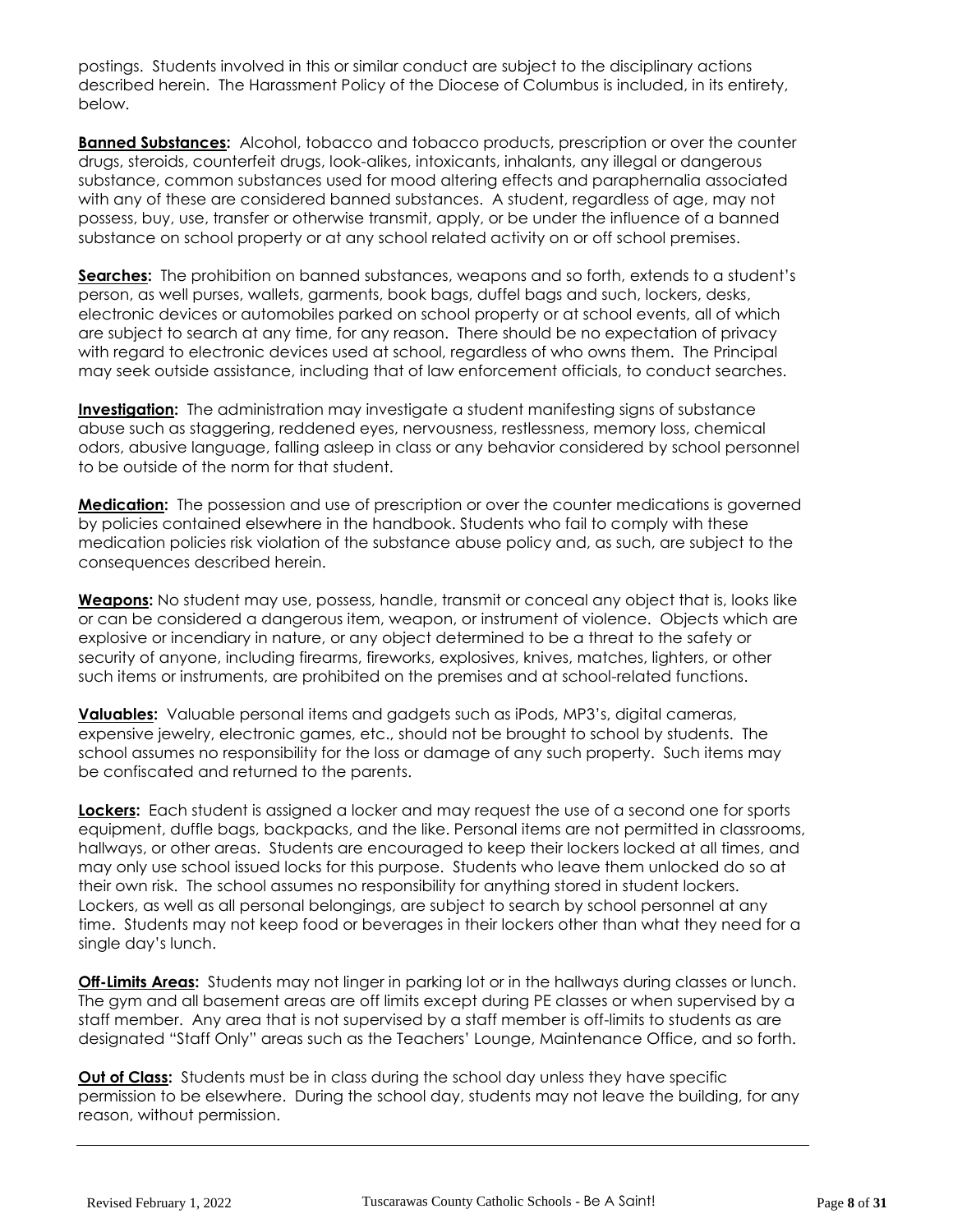## **Dress Code**

TCC maintains a code of uniform dress for students in an attempt to accomplish the following:

- to safeguard student health and safety
- to emphasize the dignity of each individual as created by God
- to lessen the social emphasis on superficiality and cosmetics
- to alleviate competition regarding dress
- to reduce the economic burden on families
- to develop habits of neatness, modesty, good grooming and professional dress
- to create an atmosphere conducive to learning
- to eliminate unnecessary distraction.

Students are expected to arrive at and leave school in uniform every day, from the time a student arrives on the school grounds until after the student leaves the school grounds. Students are only permitted to change clothes before leaving for TCC activities and athletic games and practices or on other occasions approved by the Principal. Full compliance is required of all students at all times, including those who attend Buckeye Career Center and those who take post-secondary courses. Guidelines that address modesty, jewelry, hairstyles, etc., apply to all school activities and events. \*Buckeye Career Center uniforms/attire are acceptable as long as they are in-line with the rest of the dress code.

Violations: Students in violation of the Dress Code are subject to disciplinary measures, outlined in the Code of Conduct. Violators may be assigned detentions to be served on the day of the violation. In addition, a student may be required to call home for a change of clothes, work in isolation for the day or be assigned other consequences. As questions arise, the Principal will determine what is acceptable regarding student dress and grooming and any such determination is binding.

#### **Uniform for Boys**

- Shirts: The uniform shirt for boys must be purchased through the school. It may be long or short-sleeved and must be tucked into pants at all times. A plain, white, short-sleeved tshirt with no writing or markings may be worn under the uniform shirt. Shirts must be fully buttoned, except at the collar.
- Pants: Pants are to be of black poplin/twill only. Jeans, cargo pants, pants with rivets or patch pockets, or knit type slacks are not permitted. Pants must be in good repair with no tears, holes, or cuts, and must be worn at the waist. Baggy trousers, those that hang at the hips, reveal undergarments, have oversized bell-bottoms or cuffs that drag on the floor and tight, form-fitting pants are not acceptable.
- Belts: A plain, black, or dark brown belt must be worn.
- Sweatshirts: Gray or black school sweatshirts purchased through the school office or the gray Central Catholic fleece jacket purchased from the school or the supplier may be worn. Coats, hooded sweatshirts, hats, and other outdoor clothing may be not worn in the building.
- Shoes: Black or brown shoes, with socks are to be worn. **NO CROCS!** Socks must be visible. Sandals or open-toe/heel shoes, work boots, moccasins, slippers are not permitted**. Black or white socks only**.
- Hair: Boys must be clean-shaven. Beards, mustaches, or sideburns that extend below the earlobe are prohibited. Hair may not be long enough to touch the shirt collar, ears or eyebrows and must conform to the Principal's standards. Hairstyles may not be distracting. Extreme hair coloring is prohibited.
- Jewelry: No earrings or jewelry decorating other parts of the body may be worn. Covering piercings with Band-Aids or tape is not permitted. A small chain bearing a cross or religious medal may be worn.

## **Uniform for Girls**

• Shirts: The uniform shirt for girls may be purchased from the school or the supplier. A plain, white, short-sleeved t-shirt with no writing or markings may be worn under the uniform shirt.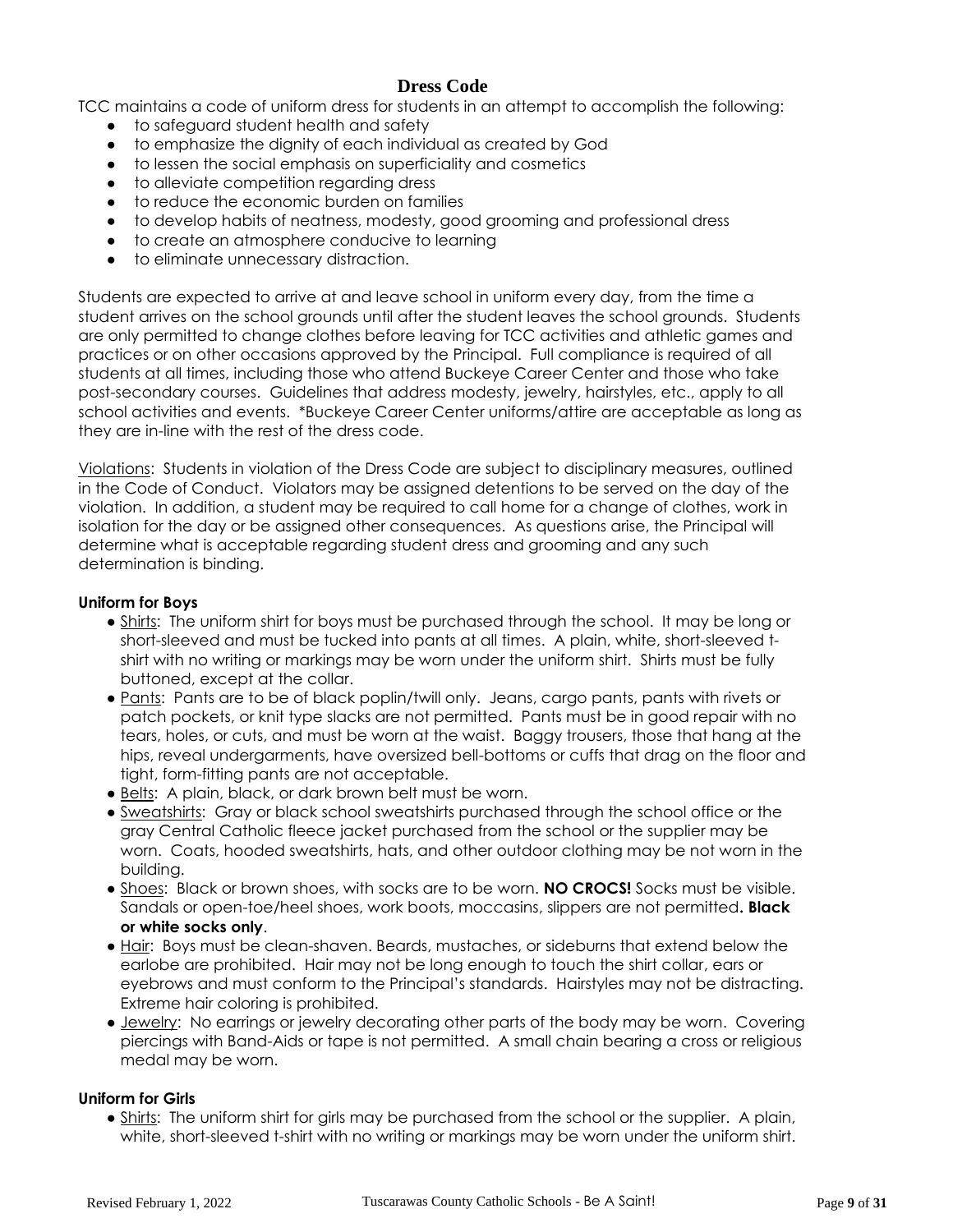Shirts must be fully buttoned, except at the collar. Undergarments may not be visible. Contrasting colored undergarments are prohibited.

- Skirts: Girls may wear the plaid uniform skirt purchased through the approved school vendor. Skirts must be of modest length at the discretion of the principal or assistant principal.
- Pants: Pants (Dockers, etc.) are to be of black poplin/twill only. Jeans, cargo pants, pants with rivets or patch pockets, or knit type slacks are not permitted. Pants must be in good repair with no tears, holes, or cuts, and must be worn at the waist. Baggy trousers, those that hang at the hips, reveal undergarments, have oversized bell-bottoms or cuffs that drag on the floor and tight, form-fitting pants are not acceptable.
- Belts: A plain, black or dark brown belt must be worn with pants at all times.
- Sweaters: Gray or black school sweatshirts purchased through the school office or the gray Central Catholic fleece jacket purchased from the school or the supplier may be worn. Coats, hooded sweatshirts, hats, and other outdoor clothing may be not worn in the building.
- Shoes: : Black or brown shoes, with socks are to be worn. **NO CROCS!** Socks must be visible. Sandals or open-toe/heel shoes, work boots, moccasins, slippers are not permitted**. Black or white socks only**.
- Hair/Make-up: Hair color may not be extreme and hairstyles may not be distracting. Only moderate make-up for girls is permitted.
- Jewelry: A small chain bearing a cross or religious medal and small earrings are permitted. Dangling earrings, or jewelry decorating other parts of the body are not permitted. Covering piercings with Band-Aids or tape is not permitted.
- Modesty Rule: **At no time may skirts or shorts be worn that are too short. This applies to PE clothing and sports uniforms, and for all events and school functions, including sports banquets, dances, special events and Homecoming.**

## **Uniform Notes for Boys and Girls**

Physical Education Uniform: T-shirts and gym shorts or sweats, with tennis shoes and socks must be worn. Shorts must be of modest length at the discretion of the principal or assistant principal.

Saints Jeans Day/Out of Uniform Days: The Principal may occasionally approve a Saints Jeans Day or other occasion when uniforms need not be worn. The following rules apply:

- 1. Students may wear jeans or may wear the regular school uniform.
- 2. Pants must be in good repair with **no tears, holes, or cuts**, and must be worn at the waist. Baggy pants, those that hang at the hips, reveal undergarments, are overly tight or formfitting, have oversized bell-bottoms or cuffs that drag on the floor are not acceptable.
- 3. Shorts or "capris" may be worn during August September and April June. Shorts must have belt loops and pockets. Athletic type shorts are not acceptable.
- 4. Shorts must be of modest length at the discretion of the principal or assistant principal
- 5. Only TCC t-shirts, sweatshirts, hoodies or plain black or gold tops are permitted. Shirts must be fully buttoned, except at the collar. Shirts must cover the midriff and back. Undergarments may not be visible. Undergarments in contrasting colors are prohibited
- 6. Tennis/athletic shoes and crocs may be worn. Sandals, shoes with open-toes or heels, flip-flops, work boots, moccasins, slippers and shoes without back straps are not permitted.
- 7. The standard rules regarding make up and jewelry, etc., are in force on Jeans Days
- 8. Students must comply with the guidelines for special occasions, such as spirit week. Modesty and good judgment are expected at all times. Undergarments may never be visible.
- 9. Students who violate these rules are subject to the consequences of violating the dress code and may also be prohibited from participating in similar events in the future

Prohibitions: Clothing with references to alcohol, tobacco, drugs, violence, sex, hatred, hostility or anything which may be deemed antagonistic or inappropriate, are strictly prohibited at any time at any school activity or function on or off the school premises.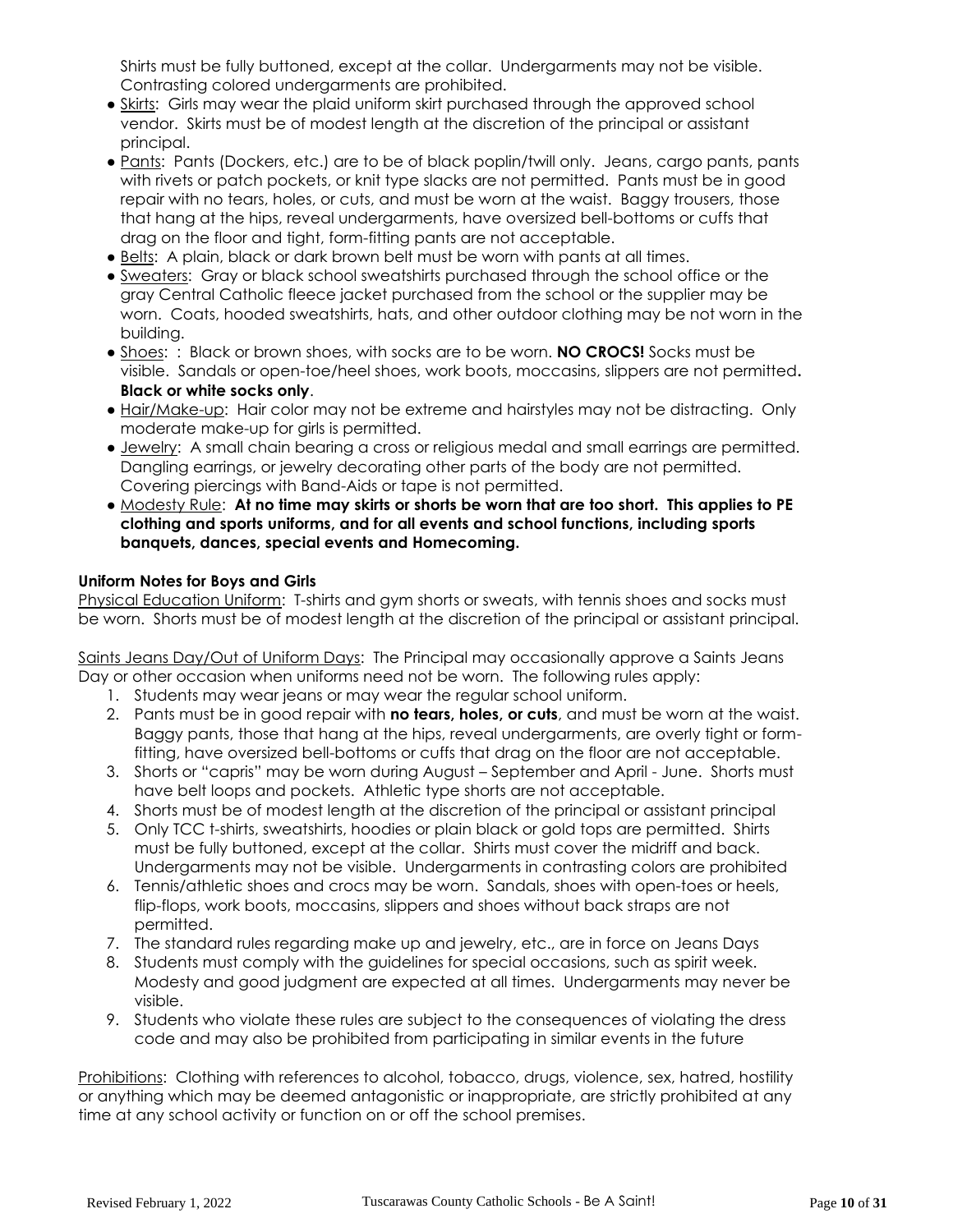Jerseys and Team Shirts: Game jerseys or team T-Shirts may be worn once a week during the season on the designated day or at other times approved by the Principal. All players must dress alike.

School Activities, Events and Dances: Students and their guests are expected to dress in a modest, appropriate manner for all school dances. Shorts, short skirts, midriff revealing garments, strapless tops, and halter-tops are prohibited. Low cut dresses are not permitted. See through mesh does not correct a low cut dress. Skirts and dresses must always be of modest length at the discretion of the principal or assistant principal.

#### Prom Attire

● *Boys*: Formal prom attire includes a tuxedo or dress suit, with a tie or bow tie, a turtleneck, a shirt, or a collared shirt, which may include a vest or cummerbund. Shirts are to be buttoned and shoes are to be worn at all times. Boys may NOT wear shorts to prom.

*Girls***: Formal dresses or gowns may be strapless or may feature spaghetti straps. Bare or open backs are acceptable; however, bare stomachs or bare midriffs are not permitted. Undergarments should not be visible. See-through apparel and gowns or dresses with slits that are above the mid-thigh area are not permitted. Garments that are extremely tight or extremely low-cut are also not acceptable. See through mesh does not correct a low cut dress. Skirts and dresses must always be of modest length at the discretion of the principal or assistant principal.**

- If you have any doubt about your dress meeting these requirements, bring in a picture for approval by the principal or assistant principal.
- Students and their guests not following these guidelines will be denied admittance to the prom.

Other: Visible tattoos are prohibited for all students.

## **Disciplinary Measures**

Consequences for Code of Conduct violations include, but are not limited to the following:

**Silent Lunch:** For minor classroom offenses, students may be assigned to a Silent Lunch period. During Silent Lunch, the student will be isolated from classmates.

**Detention:** Assigned detentions must be served after school on the day determined by the staff member who assigns the detention. Transportation home after detention is the responsibility of the student/parent. Failure to report as assigned, or repeated detentions may result in the assignment of longer or successive detections or other, more serious consequences such as In-School Detention or Suspension. Students must report to detention in uniform. During detention, students may not complete schoolwork. Students will be assigned the task of explaining in written form why they are in detention with emphasis on reflection as to which pillar they have chosen to not follow. Talking, moving from an assigned seat or the use of phones or other electronic devices is prohibited.

**Loss of Privileges/Restriction/Financial Responsibility:** Certain behaviors may warrant other consequences. For example, problems in the library or cafeteria may result in the student being restricted from those areas. Misuse of materials, supplies or facilities, or inappropriate behavior at lunch may result in the assignment of cleaning, repair or other appropriate work time. In any incident resulting in a loss of or damage to property, the student may be held responsible for repair or replacement costs.

**In-School Detention/In-School Suspension:** An In-School Detention may be assigned for violations of the Code of Conduct. For repeated or more serious matters, an In-school Suspension may be assigned. During In-School Detention or Suspension, a student is required to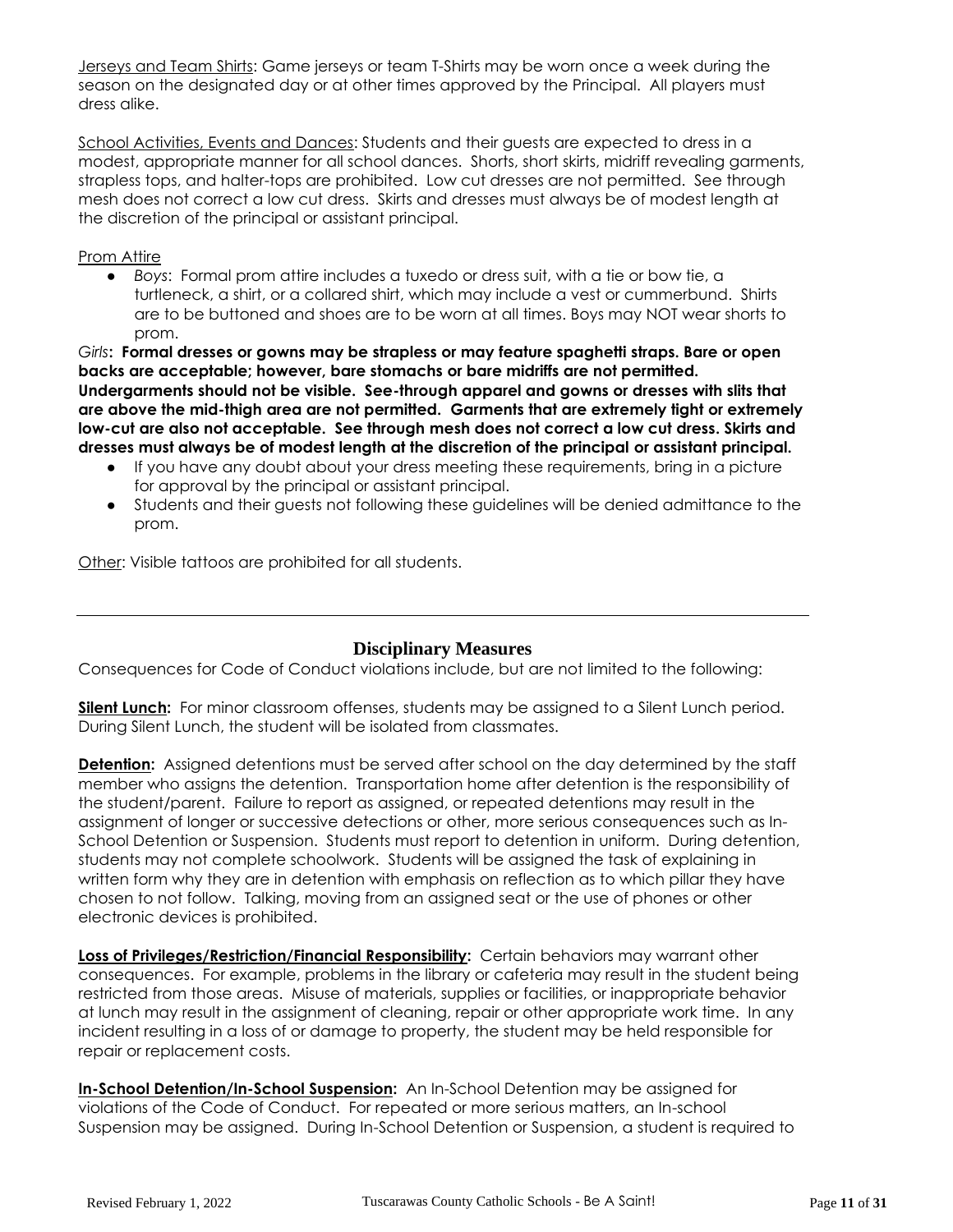engage in productive study and complete all assigned work in isolation. Work may be altered so it can be completed independently. Students may be assigned alternate or extended work in lieu of participation with the class; however extra credit may not be awarded for work completed during and In-School Detention or Suspension. Lunch and restroom breaks will be provided. The student must meet with teachers before and after school for assignments and to review completed work. Credit is given for work completed during the Detention or Suspension. A student may not participate in school activities, including practices, on the day of an In-School Detention or In-School Suspension. An In-School Suspension is a documented event.

**Suspension, Expulsion, Removal:** Repeated violations and other serious misconduct is cause for suspension and/or expulsion. For such misconduct, the student may be immediately suspended from school for up to ten school days. Parents will be notified of a decision to suspend or expel. The student may be sent home during the school day provided a parent or guardian has been notified. The student and parents will have the opportunity to meet with the Principal or other school authority to express their views, however there is no appeal process for suspensions.

A student may be suspended pending the outcome of expulsion proceedings. In such a case, the parents will be provided a copy of the appeals procedure, the timeline for which will commence immediately. A student may not attend school or school-related activities, including practices, for the duration of a suspension. Insofar as the school wishes to maintain the student's academic credibility, the student will be expected to complete all class assignments while serving out-of-school suspension

**Dismissal:** In a situation involving repeated or serious violations such as, but not limited to physical confrontation, menacing or threatening behaviors; possession or use of dangerous, illegal or banned items, substances or materials; defiance in matters of faith, practice or church teaching or any time the health, safety or well-being of any person is in jeopardy, or in any situation which it may be deemed necessary, a parent may be required to come for a student or a student may be otherwise removed from school. Law enforcement officials or other public authorities may be contacted in any such incident. The education of students here is a partnership between parents and the school. If, in the opinion of the administration, the partnership is irretrievably broken, the school reserves the right to require the parent to withdraw his or her child. This a profoundly serious decision that is not made lightly.

**Referrals/Intervention:** Disciplinary measures may be expanded to provide treatment and other appropriate intervention or counseling, the nature and extent of which will be determined by school personnel. A student may be required to complete any or all of the following, or other appropriate interventions at the parent's expense: drug or alcohol screening, chemical dependency evaluation, completion of an intervention or treatment plan, anger management, subsequent screenings or other forms of monitoring. The service, agency or professional delivering any such intervention must be appropriately trained and certified or licensed and approved by the Principal. Failure, on the part of the student or parent to pursue and cooperate with any outside referrals or related interventions is grounds for dismissal of the student. Such measures will not ordinarily be considered as alternatives to disciplinary measures.

#### **Harassment**

- 1. Harassment can take many forms. Harassment can occur at any school activity, and/or can take place in classrooms, halls, cafeterias, or even at programs sponsored by the school at other locations. It does not include compliments of a socially acceptable nature. Harassment is verbal or physical conduct that embarrasses, denigrates, or shows hostility toward a person because of his/her race, color, religion, gender, sex, national origin, age, or disability.
- 2. It is the policy of the Catholic schools of the Diocese of Columbus to maintain a working and academic environment, in all programs and activities, free of all forms of harassment and intimidation. No student, teacher, or other staff member -- male or female -- should be subject to harassment in any form, and specifically not to unsolicited and/or unwelcome sexual overtures or conduct, either verbal or physical.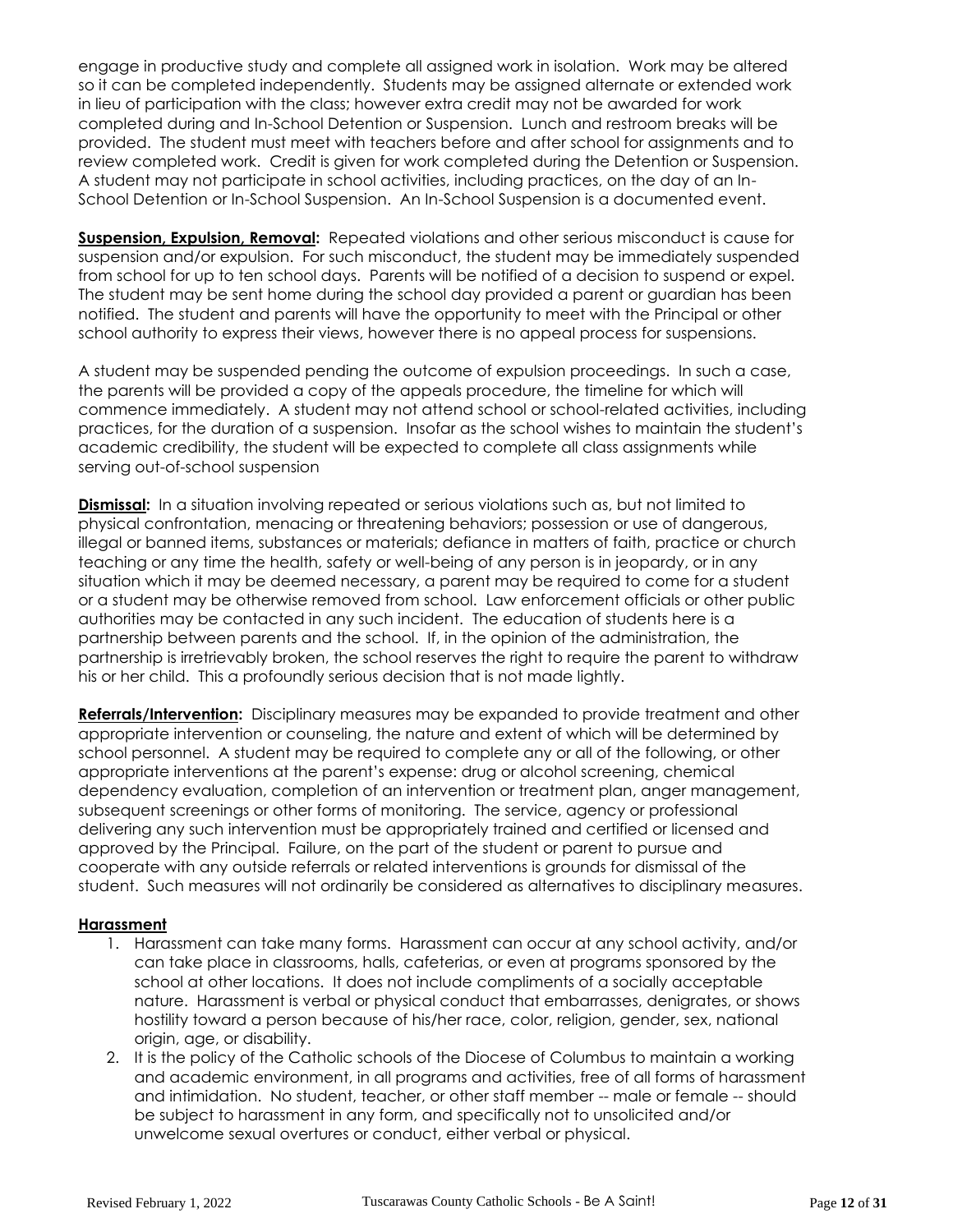- 3. Conduct, which constitutes sexual harassment, is prohibited. Sexually harassing conduct includes but is not limited to, the following:
	- A. Offensive sexual flirtations, advances, propositions
	- B. Continued or repeated verbal abuse of a sexual nature
	- C. Explicit or degrading sexual or gender-based comments about another individual or his or her appearance
	- D. The display or circulation of sexually explicit or suggestive writing, pictures or objects
	- E. Any offensive or abusive physical conduct which shows hostility or aversion toward an individual because of gender or sex
	- F. Graffiti of a sexual nature
	- G. Fondling oneself sexually or talking about one's sexual activity in front of others
	- H. Spreading rumors about or categorizing others as to sexual activity.
		- Sexual harassment also includes the taking of, or refusal to take any school or academic action on the basis of a person's submission to or refusal of sexual overtures. No person should so much as imply that an individual's "cooperation" or submission to unwelcome sexual activity will have any effect on the individual's assignment, advancement, development, academic evaluation, participation in school programs or activities, or any other condition of school or academic achievement.
		- Not all physical conduct is necessarily considered sexual in nature. (For example, a coach hugging a student after an accomplishment, a teacher consoling a child with an injury, or physical conduct during athletic events would not be considered sexual conduct.) However, peer-based sexual harassment (e.g., student to student) can be a form of prohibited conduct where the harassing conduct creates a hostile environment.
- 4. A sexually hostile environment can be created by a school employee, volunteer, another student, or a visitor to the school.
- 5. Anyone who experiences what they believe is harassing conduct must bring it to the attention of an appropriate person at the school, or at the superintendent's office. Any person who believes they are subject to harassment or intimidation should contact either the Principal, assistant Principal, or Pastor at the elementary level, and the Principal, assistant Principal or superintendent at the secondary level. A complaint should be filed in writing. In the case of harassment involving a student or students, the parents or guardians of the respective students shall be duly notified. In the event that an individual alleges harassment by a Principal, assistant Principal or a Pastor, the individual may file the complaint with the superintendent. All complaints will be promptly investigated, and the person initiating the complaint will be advised of the outcome of the investigation. A student who believes he or she has been sexually harassed (or a parent who believes that their child has been harassed) should immediately report it to a responsible school official.
- 6. Where it is determined that improper harassment has occurred, the school will take immediate disciplinary action against any administrator, teacher, staff, or student engaging in harassment. The response shall take into account and be considered to be appropriate for the ages of the individuals and circumstances.
- 7. No retaliation against anyone who reports harassment will be tolerated. The Diocese prohibits such retaliation and will take appropriate responsive action if retaliation occurs.
- 8. Any knowingly false charge of harassment made for the purpose of harming a person's reputation will have profoundly serious consequences, which may include, depending on the circumstances, termination of participation in programs, suspension, or expulsion.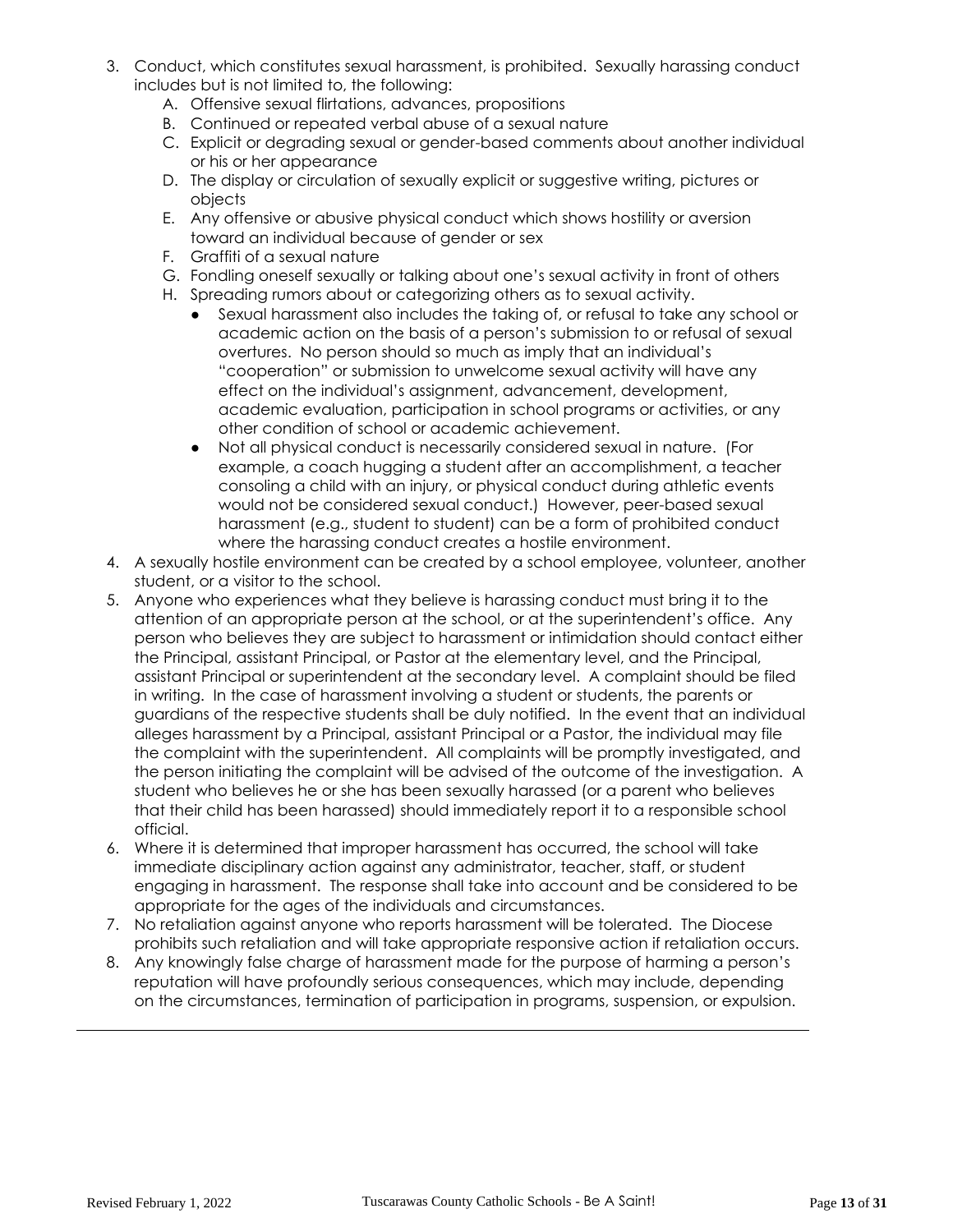## **Athletics/Extracurricular**

Extracurricular activities, including athletics, are a valuable part of the educational experience. Participation provides students with opportunities for physical, mental, and emotional growth. It is our goal that the athletic program will help students:

- Apply Christian principles
- Acquire self-discipline and a strong work ethic
- Cultivate a sense of fair play, teamwork, interdependence, and commitment
- Develop and improve athletic skills.

**OHSAA:** TCC abides by all rules and regulations of the Ohio High School Athletic Association and the Inter-Valley Conference for the athletics programs for students in grades 9-12.

**The Principal:** The Principal appoints all coaches and assistants; and consults with the Athletics Director in establishing policies and procedures that govern the athletics program. The Principal maintains authority in all matters pertaining to athletics and is the final step in any appeal. The Principal's decision is final.

**The Athletic Director:** The AD administers the athletics program according to approved policies and procedures, in concert with the directives of the Diocese of Columbus, and the teachings of the Catholic Church. Coaches are responsible to the AD and the Principal.

**Coaches:** Coaches are models of sportsmanship, respect and cooperation and are pivotal in assuring that the goals of the program are achieved. Coaches manage teams with authority, discretion, and judgment; however, they must follow TCC policies and procedures and comply with all guidelines for the protection of children.

**Officials** are in control of all games and their decisions are final. Discrepancies regarding the interpretation of rules, etc., must be settled during the game in an appropriate manner.

**Catholic Identity:** School administration, coaches, parents, and athletes should work together to make participation in the athletic program a positive, enjoyable, and valuable experience while demonstrating Catholic values, self-discipline, and good sportsmanship. Coaches are responsible for assuring compliance, while athletes and their parents are expected to cooperate fully with the following:

- 1. Prayer should be a part of every team's regular routine.
- 2. Teams must attend Mass as a group in one of the local parishes during the season. Mass attendance is a coordinated effort among coaches, parishes, and the AD.
- 3. Sunday practices are prohibited. The Principal may make an isolated exception; however, an athlete may not be disciplined for missing a Sunday practice.
- 4. Diocesan policy prohibits games and practices on Holy Thursday, Good Friday, and Holy Saturday. Practices on Thanksgiving, Christmas, New Year's, and Easter are prohibited.
- 5. Athletes are encouraged to participate in school, parish and youth ministry religious programs, retreats, service projects, conferences, and the like. Athletes will not be penalized for participation in any such activity; however, the Coach should be notified well in advance of the event.
- 6. Athletes must always conduct themselves with dignity and display modesty.

**Priorities:** School programs and religious observances take precedence over athletics. If a scheduling conflict occurs, priority must be given to the school or religious activity. Program advisors, Pastors and parish youth ministers may request that students involved in a particular activity be excused from participation in athletics during the activity.

**Athletes:** Students may learn leadership and physical fitness skills through participation in athletics; however, academic achievement is essential to their well-being. Athletes must maintain academic standards, demonstrate good sportsmanship, and abide by the school Code of Conduct which is in force for all athletes at all times during the school day, on or off school property, and while being transported to or from, as well as during any school activity,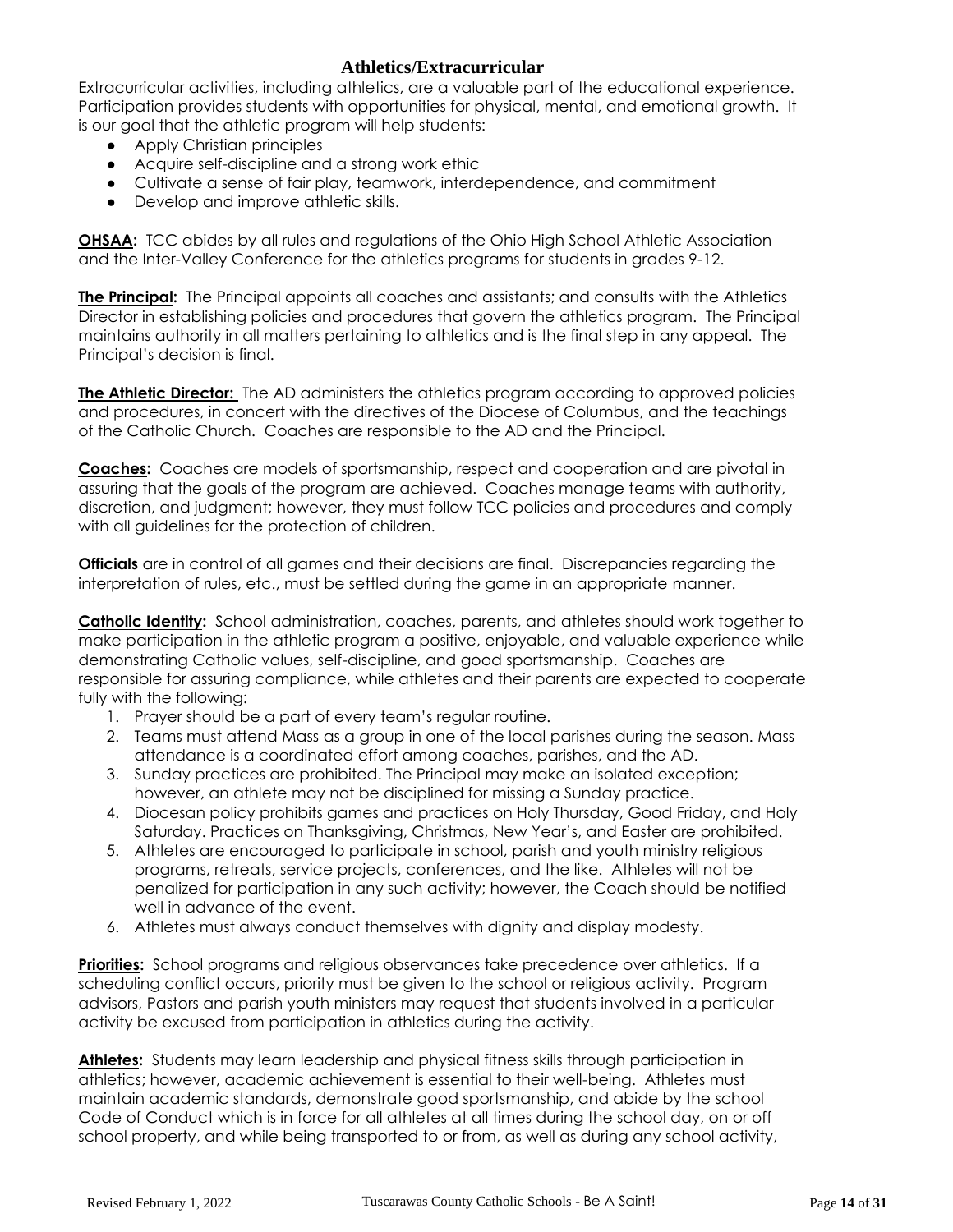practice or athletics event. As representatives of TCC, athletes are scrutinized by the public, become role models for peers and younger children, and are ambassadors of our Catholic community who promote Catholic values and good sportsmanship. In choosing to participate, student-athletes accept this role and, with it, the responsibility of maintaining a drug-free, alcohol-free, incident-free, crime-free lifestyle. Participation is a privilege that may be revoked for academic, behavioral, or other reasons. Athletes are expected to:

- Demonstrate Christian behavior
- Obey all rules and guidelines
- Show respect for coaches, officials, teammates, and opponents
- Work as a team and be supportive of all team members
- Arrive on time and attend all practices and games,
- Respectfully accept the consequences for one's actions, including those for missed practices, violations of team rules or the Code of Conduct, etc.
- Take reasonable care of uniforms, supplies and equipment

**Eligibility:** To be eligible for participation in athletics, athletes must maintain at least a 1.5 GPA or higher for each grading period and receive passing grades in a minimum of five one-credit courses or the equivalent, which count toward graduation. An athlete failing to meet the criteria will be ineligible for the next grading period. Eligibility will not be restored until the fifth day of the new grading period if official grades meeting the criteria are filed. An ineligible athlete may only practice with the team if it is possible for the athlete to restore eligibility prior to the end of the season.

**Paperwork** must be turned in to the AD by the published deadline.

**Fees:** Each athlete must pay the established fee by the published deadline for each season to participate in a sport. An athlete will not be permitted to appear in a team photo or participate in any official competition if the fee is not paid. The fee will not be refunded for any reason, including injury. If the fee presents a financial difficulty, parents should contact the AD or Principal. All conditioning programs, open gyms, camps, etc., before the first official practice are voluntary. Any associated fees are the responsibility of the participant.

**Physicals:** Each athlete must undergo an annual physical examination. The OHSAA Pre-Participation Physical Examination form must be completed and signed by a physician, the athlete, and a parent.

**Forms:** Athletes and parents must sign the Athletics Enrollment Form, agreeing to abide by all athletics department regulations and standards for behavior, and submit it with the participation fee. They must also submit the forms required by the OHSAA prior to the season's first practice.

**Multiple Sports/Activities:** Students are encouraged to participate fully in athletics and extracurricular activities. Students may participate in more than one school sport at a time. Athletes who participate in more than one sport should select a primary sport in the case of an unresolvable scheduling conflict. In the case of such a conflict, the athlete must inform coaches in advance of the event in which the athlete will participate and any practices that will be missed. While an athlete may not be penalized for missing practice to participate in another sport or school activity, the athlete must understand that missed practices may affect readiness for competition.

**Late Enrollment:** The AD, in consultation with the head coach, will determine whether not an athlete may be added to a team after the first practice. In part, the AD will consider the number of current participants, the number of practices already missed, the impact of a new member on the team, and the legitimacy of the reason for choosing to join the team late. Athletes may not quit a sport after one week into the season to participate in another during the same season without the approval of the AD. The AD will only approve the change for valid, compelling reasons.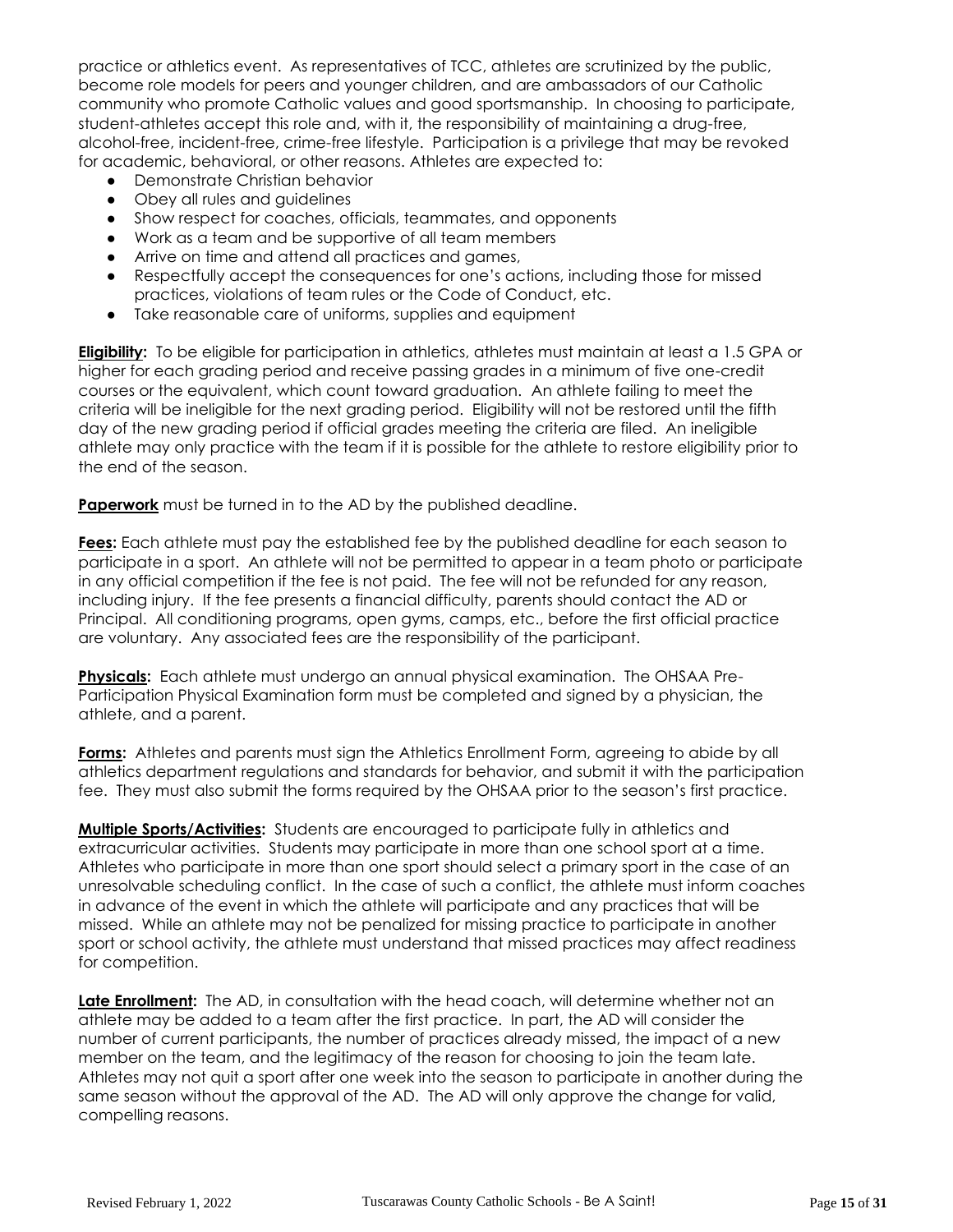**School Attendance:** In order to participate in any after school practice or game, a student must be in attendance according to the school attendance policies (page 3). The Principal may deny participation to an athlete who, in his judgment, is developing poor school attendance habits as a result of participation, such as frequent tardiness or absences associated with games or practices.

**Injuries:** In the case of an injury, the athlete should seek medical attention. If the injury requires medical attention, the athlete must present the coach with a doctor's written permission to return to the activity. Coaches may not permit injured athletes to participate until such notice is received.

**Concussions:** TCC complies with Ohio Law as well as NFHS rules and OHSAA policies that require a student who exhibits signs, symptoms or behaviors associated with concussion to be removed from participation and not permitted to reenter practice or competition on the same day as the removal. A physician's written medical authorization, using the designated documents, is required to grant clearance for the student to return to participation. Participation in Physical Education classes is guided by these same parameters.

**Equipment and Uniforms:** Athletes are responsible for uniforms and equipment issued to them for the duration of the season. Uniforms and equipment may only be used or worn by athletes and only during practices and athletic contests unless a coach grants special permission. All uniforms and equipment must be turned in at the end of the season. Parents will be held financially responsible for uniforms or equipment not turned in and for any items that are lost, stolen or damaged while issued to the athlete. Consequences of nonpayment include withholding records, reports and transcripts and denying registration for the following sport or season.

**Team Discipline:** With approval of the AD, coaches may establish specific rules for a team. Coaches have the authority and responsibility to take necessary disciplinary actions for violations of team rules or the school Code of Conduct. Disciplinary measures may include, but are not limited to, benching, short-term suspension from practice or play, or exclusion from the team for the season. Disciplinary decisions may be appealed to the AD. The AD's decision may be appealed to the Principal, whose decision is final.

**School Discipline:** An athlete will be denied participation in athletics for the duration of any school-related disciplinary consequence assigned. For example, if a detention is assigned during practice, the detention must be served before the athlete can practice. An athlete suspended in or out of school is ineligible to participate in practices or games on the days of the suspension or any weekends over which the suspension extends.

**Hazing:** Hazing in any form will not be tolerated. Athletes engaged in any such activity are subject to strict disciplinary consequences, which may include dismissal from the team.

**Banned Substances:** An athlete in violation of the Banned Substances policy is subject to additional consequences:

- 1. If the activity is in-season or a team is actively participating, the athlete may be denied participation for a portion of the total schedule of contests, the timeline for which will commence immediately, as follows: 20% for the first violation; 40% for the second violation, 1 year for the third violation. The athlete will not be permitted to practice, travel, or sit with the team during this time.
- 2. If the violation occurs prior to the end of one season, the remainder of the denial of participation may extend into the athlete's next season. The Principal will determine appropriate consequences for special circumstances, such as a suspension that may extend over the summer.
- 3. If the athlete is a senior, the Principal may assign a service or other special requirement to be completed prior to graduation. This requirement must be completed in order for the athlete to participate in graduation.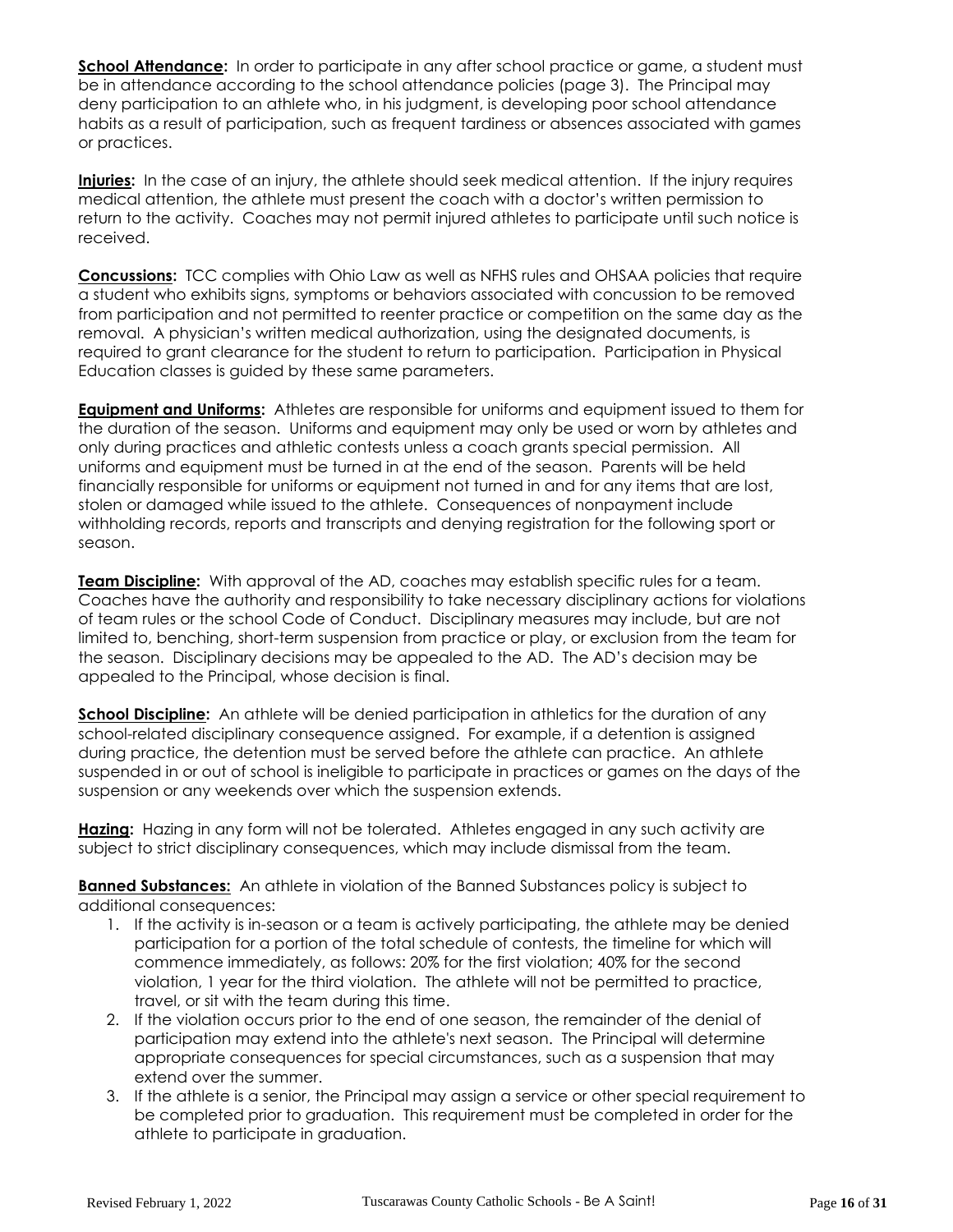4. There is no appeal for disciplinary measures assigned for violations of the Banned Substances policy.

**Unlawful Behavior:** A student who admits to or is convicted of any misdemeanor or felony (other than minor traffic violations), at the discretion of the Principal, may be denied participation in athletics for a period of up to one year for the first offense and for a full year for the second offense.

**Practices:** Beginning with the first official practice as determined by the OHSAA, all practices, team meetings, contests and special occasions may be considered mandatory.

- 1. Although practices may begin at 2:45 p.m., student-teacher conferences and tutoring take precedence over practice. Students are encouraged to seek assistance from teachers when appropriate, and coaches will not penalize athletes for missing practices as a result of such interventions.
- 2. Athletes may not begin practices, warm-ups, or drills without a coach's supervision.
- 3. Those who have a later practice, game or other activity must vacate the building and leave the premises after school. Students are not permitted to wait in the building or on the premises after school or between practices.

**Weather Cancellations:** Practices, games and other activities during weather emergencies and school closings require the Principal's approval.

**Transportation:** Transportation for athletes to their events will be provided whenever possible and practicable. When transportation is provided, all athletes must travel to and from the event on the team bus. However, athletes may travel home with a parent if the parent submits a written request to the coach in person. A parent may only transport his/her son or daughter.

When not provided, parents must arrange transportation to and from the event. Those who choose to carpool do so of their own volition. The school assumes no responsibility for these arrangements. Staff and coaches are not permitted to arrange carpools or transport athletes. The Athletics Department does not typically arrange for tournament fan busses.

**Team Jerseys During School:** Jerseys or team T-shirts may be worn once a week during the season on the appointed day. Team members must dress alike. Provisions for the post-season will be announced.

**Varsity Letters:** In order to earn a varsity letter, athletes must meet the established criteria, a copy of which is available from the AD.

**Senior Banners:** Although senior banners are not specifically endorsed by TCC, banners will be displayed for senior athletes whose pictures comply with the dress code regulations regarding modesty, hairstyles, facial hair, jewelry, visible tattoos and so forth. Only head, and shoulders or torso poses will be displayed. Banners will be displayed in the venue appropriate to the sport for the duration of the season. Other than displaying banners, TCC bears no responsibility, financially or otherwise, associated with senior banners.

**Parents:** In order for the quality and integrity of the athletics program to be preserved, the full support and cooperation of parents is required.

- 1. Parents are expected to model appropriate behavior toward coaches, other athletes, opponents, and officials. There is no room for the profanity or unruly behavior on the part of parents or other adults; poor behavior reflects upon the entire Catholic community. Coaches or officials may eject parents or other adults for inappropriate or unruly behavior. The AD or Principal may also exclude them from attendance at athletic events for one or more games or an entire season. Failure to leave, if ejected, or failure to observe exclusion, is grounds for suspension of a parent's child from the team.
- 2. Parents should defer to the authority of coaches who are responsible for the athletes.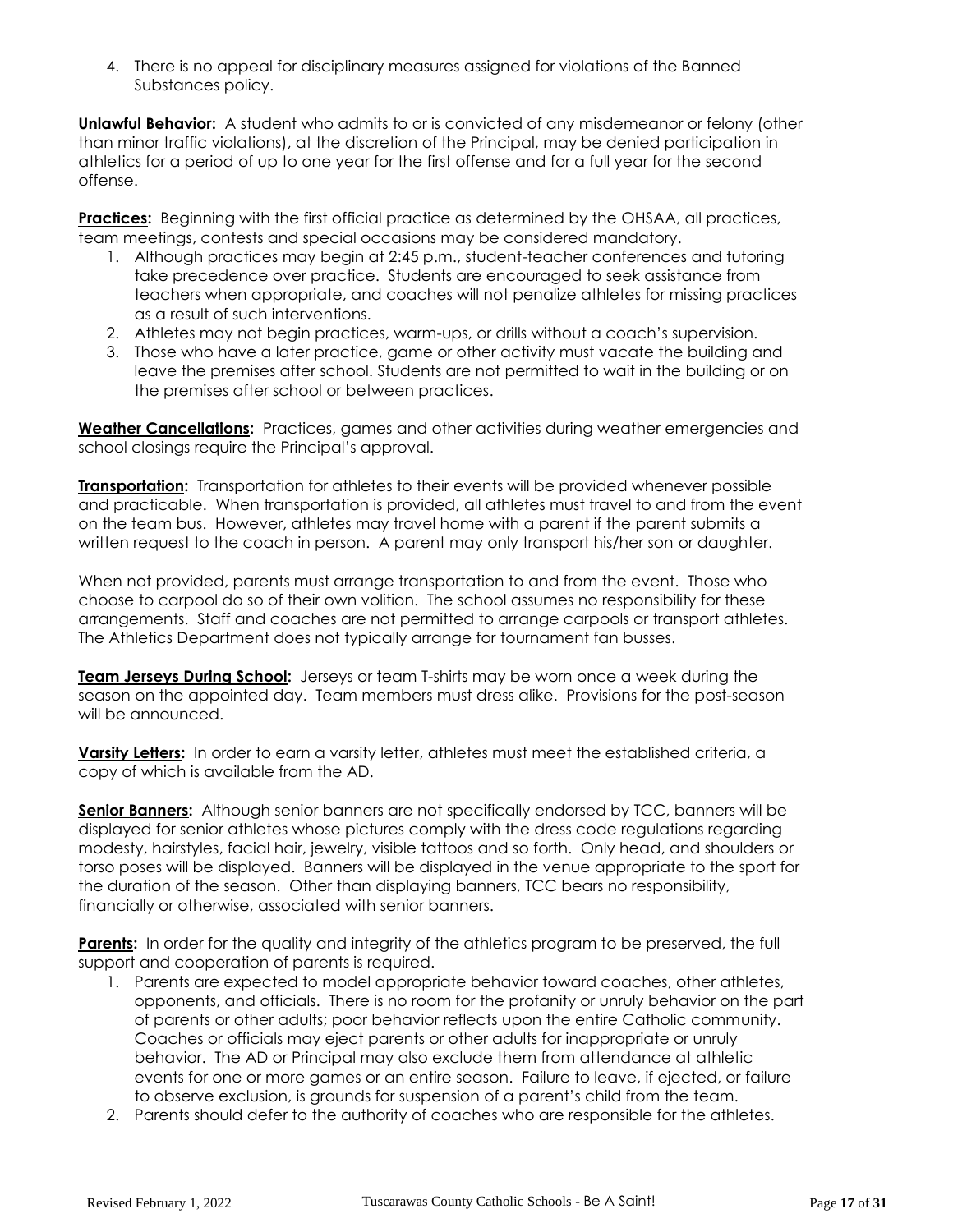- 3. Parents must arrange prompt transportation of athletes to and from practices and other events. Athletes may not remain on the premises before or after practice unsupervised.
- 4. Parents are expected to support the team by attending games when possible and are required to work the gate, concessions, etc., as scheduled.
- 5. Only officially appointed, properly credentialed coaches may supervise practices and games. Parents may not serve in this capacity.
- 6. TCC is bound by IVC policies addressing the behavior of spectators. Those who violate it are subject to temporary removal, suspension, or a permanent ban from athletic events.

**Concerns:** Reflective of a Christian community, it is expected that problems will be resolved forthrightly, respectfully, and openly. Issues should be dealt with, in a conference setting, at the level or with the party closest to the issue. Parents with concerns involving the athletics program should proceed as follows:

- 1. Schedule a conference with the coach to discuss the matter.
- 2. If the issue remains unresolved, confer with the AD.
- 3. If the issue remains unresolved, submit a written request for consideration to the Principal who will determine if a conference is required, and then make a final, binding decision in the matter.

## **Administration**

**Governance and Authority:** The Principal is charged with the administration of the school, pursuant to the laws, policies, and regulations of the state and federal governments and agencies in concert with those of the Diocese of Columbus and the Office of Catholic Schools (OCS). Students and parents are expected to comply with all school regulations and any revisions. The most current version of this handbook is available at the TCC web site (tccsaints.com). Diocesan policies are available at the OCS web site (education.columbuscatholic.org). The Principal consults with the school staff, Board of Trustees, Finance Council, and parent organizations, but maintains authority in school matters. Questions or concerns should be directed to the Principal, who will determine their final disposition.

**Accreditation:** TCC is fully accredited by the Ohio Catholic Schools Accrediting Association (OCSAA) and complies with all operational standards approved for Catholic schools by the State of Ohio. All programs and policies are evaluated on an ongoing basis.

**Communications:** Good communication is essential to the smooth operation of the school. The school web site is the most effective way for the school to communicate with parents and is thus considered a supplement to this Handbook. It includes any changes or clarifications in policies and regulations, as well as news of upcoming events, lunch menus, schedules, etc. Parents should check the site often and act on necessary matters in a timely fashion. When information is unclear or other questions arise, a simple phone call to the office can be helpful. Parents are encouraged to contact the office with any questions. Any matter may be referred to the Principal for clarification.

**Nondiscrimination:** TCC recruits and admits students of any race, color, or ethnic origin to all its rights, privileges, programs, and activities. In addition, the school does not discriminate on the basis of race, color or ethnic origin in the administration of its educational program and athletics/extracurricular activities. Furthermore, the school is not intended to be an alternative to court or administrative agency orders, or public-school district-initiated desegregation.

**Admission:** TCC admits students according to the designated attendance areas stipulated by diocesan policy. The school is open to students of families who sincerely seek the religious nature of our program. While preference is given to participating members of Catholic parishes, others are welcome as space allows. New admissions are subject to the approval of the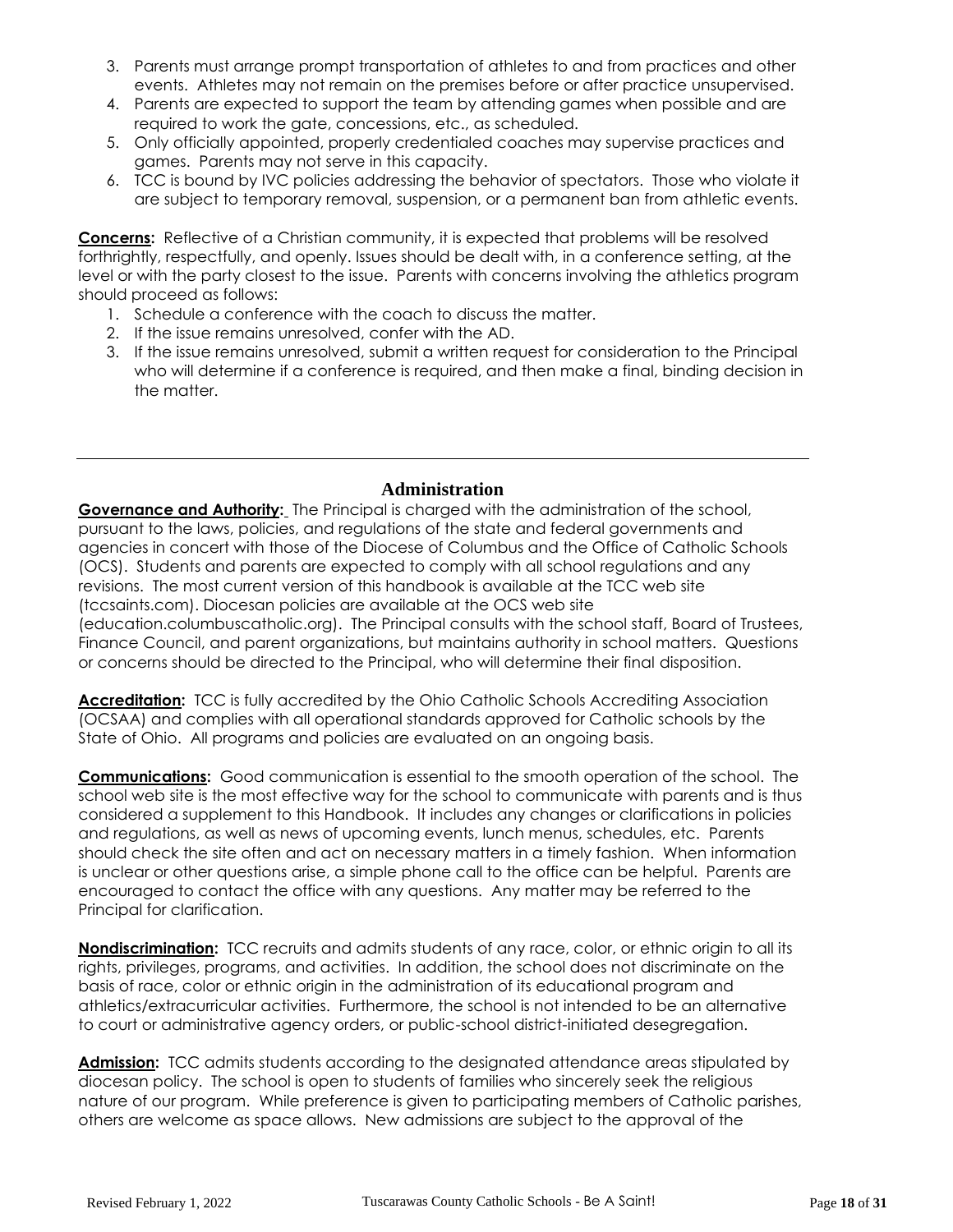Principal who will exercise discretion to assure enrollment for good and proper reasons, consistent with the school's philosophy and mission.

**Acceptance:** Students must be willing and able to function effectively within the programs and services available at TCC. An application may be rejected for behavioral or other discipline issues, or due to the presence of educational needs outside the scope of the school's ability or resources to effectively educate. Prior to the acceptance of an application, the Principal may contact the sending school for any relevant information including a child's academic and behavioral record. TCC will not admit a student whose financial obligations to this, or another school of the diocese, are not met.

**Parents' Statement:** Parents who wish to enroll student(s) in TCC must agree to pay tuition according to established policies; comply with all policies, standards and regulations of the school and the diocese; support the educational mission of the school; actively support fundraisers, special projects, and activities; and work at various events, as scheduled. The Catholic Church and TCC recognize parents as the primary educators of their children. The education of students here is a partnership between parents and the school. If, in the opinion of the administration, the partnership is irretrievably broken, the school reserves the right to require the parent to withdraw his or her child. This a profoundly serious decision that is not made lightly.

**Registration:** To complete the registration process, parents must participate in a registration conference with the Principal, supply all the necessary information, and complete the required forms.

**Electronic Forms:** Submitting or verifying information electronically constitutes agreement by the parent to abide by the content of those forms.

**Custody:** Parents are required to submit a certified copy of any court order or decree relative to custody and/or residence of a child. The parent with whom a student resides and the parent who is not the residential parent are expected to cooperate fully in matters that affect the student and communicate effectively with one another in this regard.

**Access:** Unless parameters regarding access to data, visitation, and so forth have been determined by legal authority, both parents are entitled to access student data. Visitation, however, must be conducted outside of school hours. Should a parent request the restriction of another parent, that parent must submit documentation from the court, or proper official, outlining the basis for such restriction. Verbal requests without documentation cannot be honored.

**Special Arrangements:** A parent may request that an adult, who is not a child's parent, (e.g., a stepparent, grandparent, sibling, other relative or caregiver, etc.) be acknowledged by school personnel as one who may act on a child's behalf in school matters. This request, however, must be submitted in writing and, typically, notarized. Any request to modify such an arrangement must also be submitted in writing.

**Tuition Scales:** There are separate tuition scales for grades 7-8 and 9-12; however, if a family enrolls one or more students in grades 9-12 and in grades 7 -8, the rates for subsequent children may be applied. Examples are shown on the Tuition Form. The Treasurer will interpret, verify, and approve any deductions that are applied.

**Enrollment Agreement:** The form must be received by the announced deadline in order to reserve space for the coming school year and avoid the registration fee. Late enrollees will be accepted as space allows.

#### **Participating Membership in a Parish:**

A. Families recognized by their Pastors as Participating Members pay the Participating Member rate according to the tuition scale for the grades in which students are enrolled.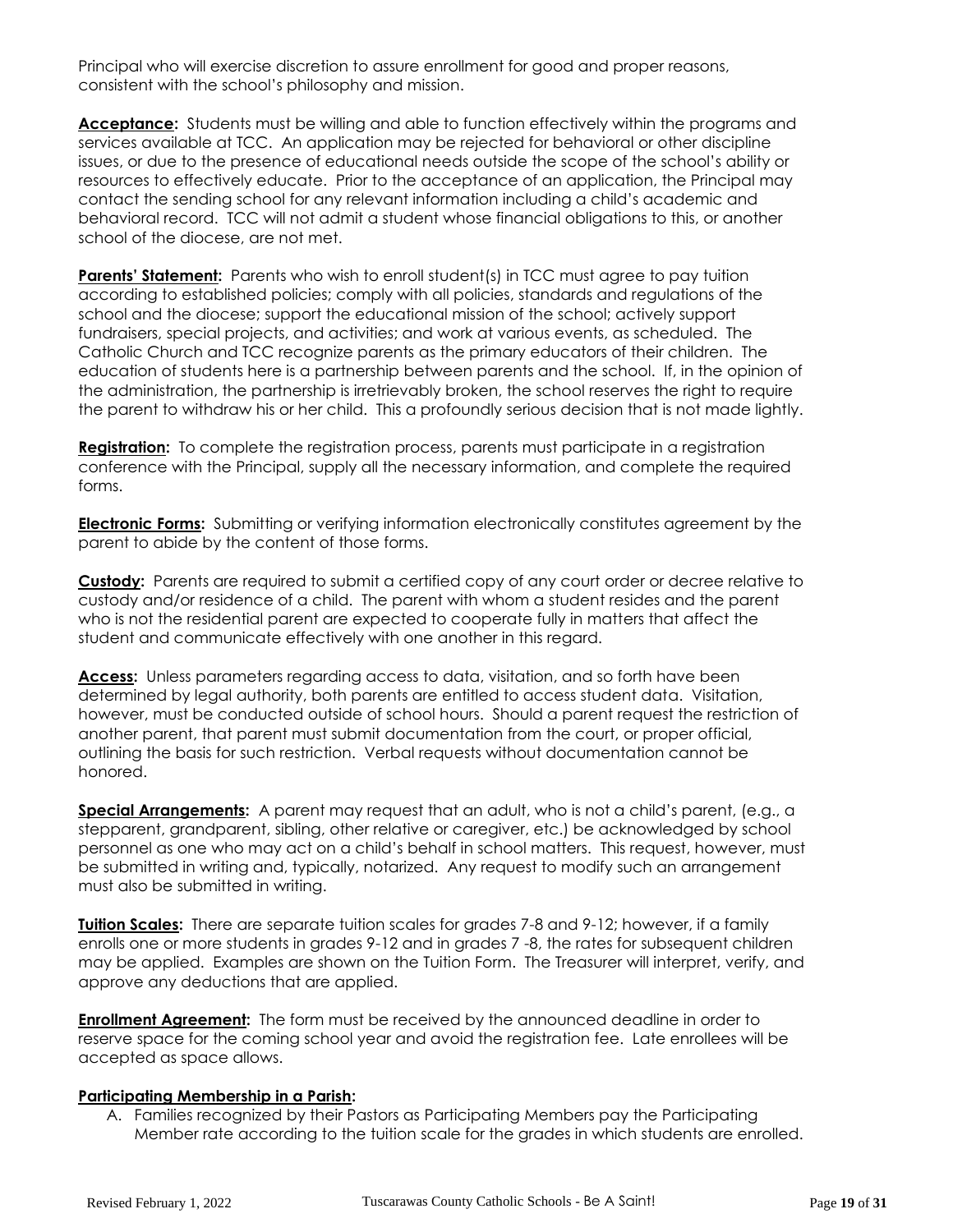In recognizing families as Participating Members, the Pastor agrees to pay the appropriate subsidy. Questions concerning parish membership must be directed to the Pastor.

- B. For a family to be recognized by the Pastor as a "Participating Member", the family must: 1. Be registered in the parish
	- 2. Be recognized as participants in the sacramental life of the parish
	- 3. Contribute time and talent to the ministries of the parish
	- 4. Regularly contribute to the financial support of the parish
- C. Families who are not recognized as Participating Members must pay the higher tuition rate (Non-participating) according to the current Tuition Scale for the grades in which students are enrolled.
- D. Parish membership is subject to periodic review. Families who, at any time, are found to be outside this definition may be charged the non-participating rate, or a prorated adjustment of that rate.

**Tuition Payment:** Tuition may be prepaid in full by August 15; otherwise, families must enroll in the FACTS payment plan.

- A. FACTS payment plans:
	- 1. Two payments: August and January.
	- 2. Four payments: August, November, February, and May.
	- 3. Ten monthly payments: August May.
- B. Consequences of late/nonpayment of tuition:
	- 1. Quarterly report cards will be withheld if tuition payments are not current. If reports are withheld, online access to grades must be blocked.
	- 2. Students may be denied participation in extracurricular activities and athletics, including practices, if tuition payments are not current.
	- 3. Students may be excluded from classes if tuition payments are not current.
- C. All fees, including tuition, cafeteria, athletics, student activities, library fees, etc., must be paid in full by the last day of school before exams. The consequences of nonpayment are:
	- 1. Students will be prohibited from taking final exams until/unless all fees are paid.
	- 2. Records and other reports, including transcripts, will be withheld until all fees are paid.
	- 3. Students may be denied registration for the following year if tuition payments are not current.

#### **Special Circumstances:**

- A. TCC will not enroll a student or reserve a space unless all financial obligations have been met with this or another school of the diocese, or other arrangements have been approved by the Pastor and/or the Principal. TCC will consult with the sending school to confirm that all such financial obligations have been met.
- B. Accounts not paid according to the FACTS plan may be returned to the school for collection, requiring an approved special payment plan. Any alternate payment plan requires that payments be received by the date specified or be subject to the consequences of nonpayment.
- C. Tuition for international students must be paid prior to enrollment.
- D. If a parent intends to withdraw a student prior to the end of the school year, the school must be so notified in writing. The effective date of the withdrawal must be indicated on the written notice, or it will be determined by the date upon which the notice is received. Tuition is charged for the remainder of the term (quarter) in which the effective date of the withdrawal falls, according to the school calendar.
- E. In the case of bankruptcy, the school must be included among the list of creditors. Future enrollment in this case requires full payment prior to the start of school.
- F. No refund will be issued for a student who is expelled.
- G. Tuition assistance is available from the diocese, school, and parishes, with grants awarded based on need, as funds are available. Families must apply through the FACTS Tuition Assistance process. Diocesan grants are awarded first. Families who do not receive a diocesan grant, or those for whom the diocesan grant fails to meet their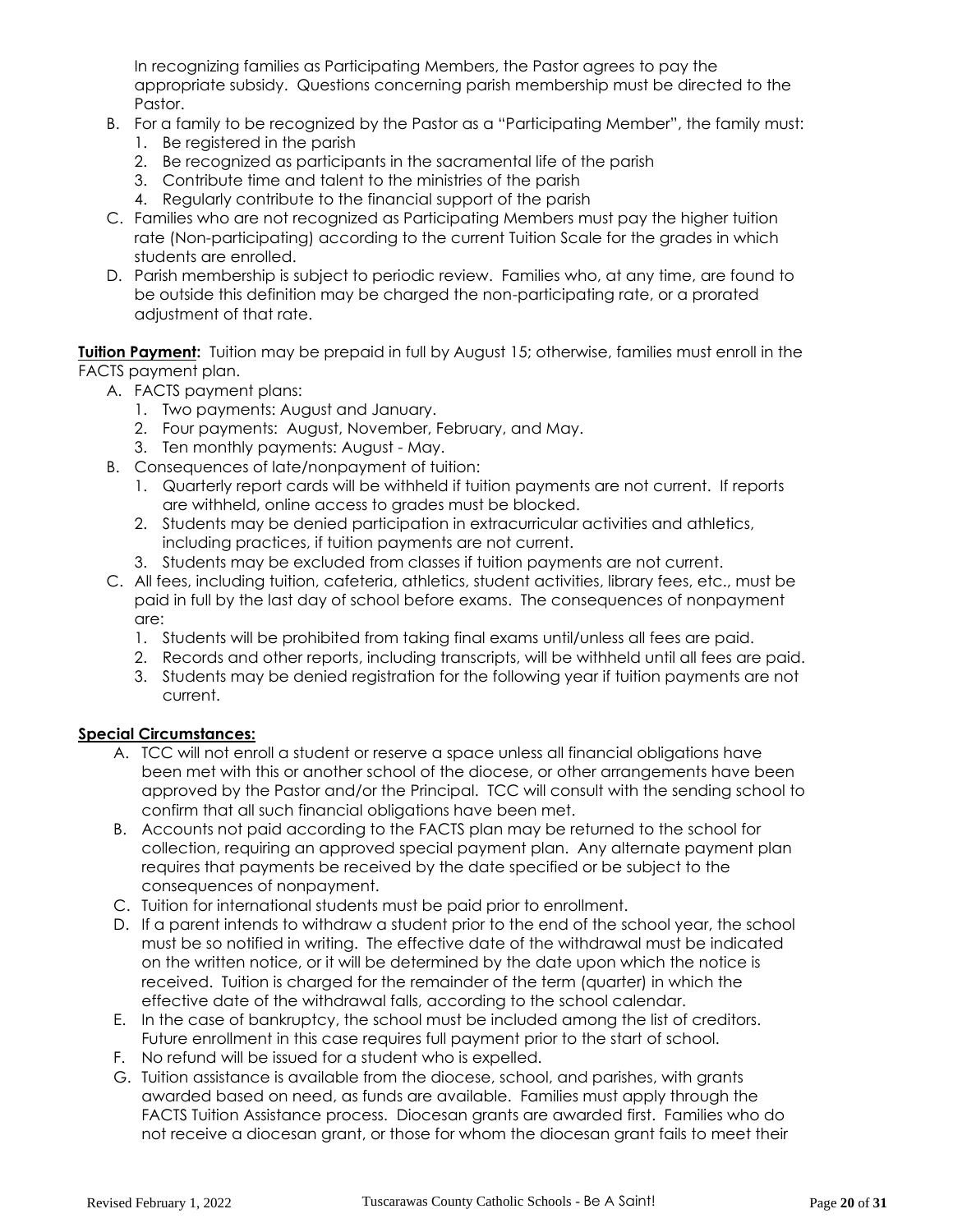needs, may direct a written request for further assistance to the Principal or their Pastor, either of whom may request financial information in order to document need.

**Student Records:** Parents are required to provide adequate record information for students. Incomplete or inaccurate information can be cause for rejection of an application or removal of the student upon discovery. Providing a student's social security number constitutes permission to use that number for record purposes, especially in the case of special education placement. Records are updated annually, using new information provided on the Medical Emergency Form. Any other changes in student, family or other status must be reported to the school office so that records may be kept current. Information that is outdated or no longer needed may be purged periodically.

Access: Student records remain the property of TCC. Parents have access to all record data but must give adequate notice and schedule an appointment in advance to review records. Such review will typically take place in the guidance office. Parents have the right to request copies of records at their expense, challenge the accuracy of any data, and to insert a written rebuttal of any information considered inaccurate. Access to student records is limited to the parents or guardians and school personnel. A subpoena, court order or parents' written release is required for anyone else to have access to student records. Information concerning students for research and statistical purposes may be released if student identity is protected.

**Directory Information:** Directory information regarding students will be released in various formats including web sites, unless a parent notifies the school that such information is not to be released regarding the child. Directory information includes names of students, grade level, honor roll, activities, sports, awards, and date of graduation. Parent consent must be provided for the school to release personally identifiable information, i.e., information that makes the student more traceable, which includes pictures with and

without names, addresses, social security numbers, ID numbers, personal characteristics (height, weight, etc.,) and educational needs.

**Transfer:** Records, including transcripts, will not be released until all financial obligations to TCC have been paid. Official school records are not released to parents. Records must be sent from the office directly to the receiving school, upon verification of enrollment and a signed release.

**Transportation** is provided by most public-school districts, according to their policies. Parents must make transportation arrangements with the school district in which they reside. The school office is ready to assist parents in this regard; however, the school has no authority in such matters. All districts have policies that allow for the suspension of services for any student where behavioral problems exist. TCC cooperates with these districts in such matters. Decisions to transport students, or to allow them to be transported by any method, drive, walk, wait for or ride a bus, ultimately remain with parents. Parents should carefully weigh these decisions especially in the case of an early dismissal, during inclement weather, or when TCC is open and driving conditions may be unfavorable.

**Lunch** is served daily in the school cafeteria on a cash basis. Parents are urged to prepay into a student's lunch account and replace those funds as they are depleted.

- 1. Students may occasionally charge lunches, but on a limited basis. Charge privileges may be suspended until excessive charges are paid. Charges may not exceed \$10. Peanut butter and jelly or a cheese sandwich will be available for students with excessive charges.
- 2. Applications for and information concerning free and reduced-price meals are available in the office. Qualifying students are entitled to a complete lunch but must pay for extras.
- 3. Students may bring packed lunches, although parents should consider safe food storage since refrigeration is not available. Students may purchase approved beverages at school.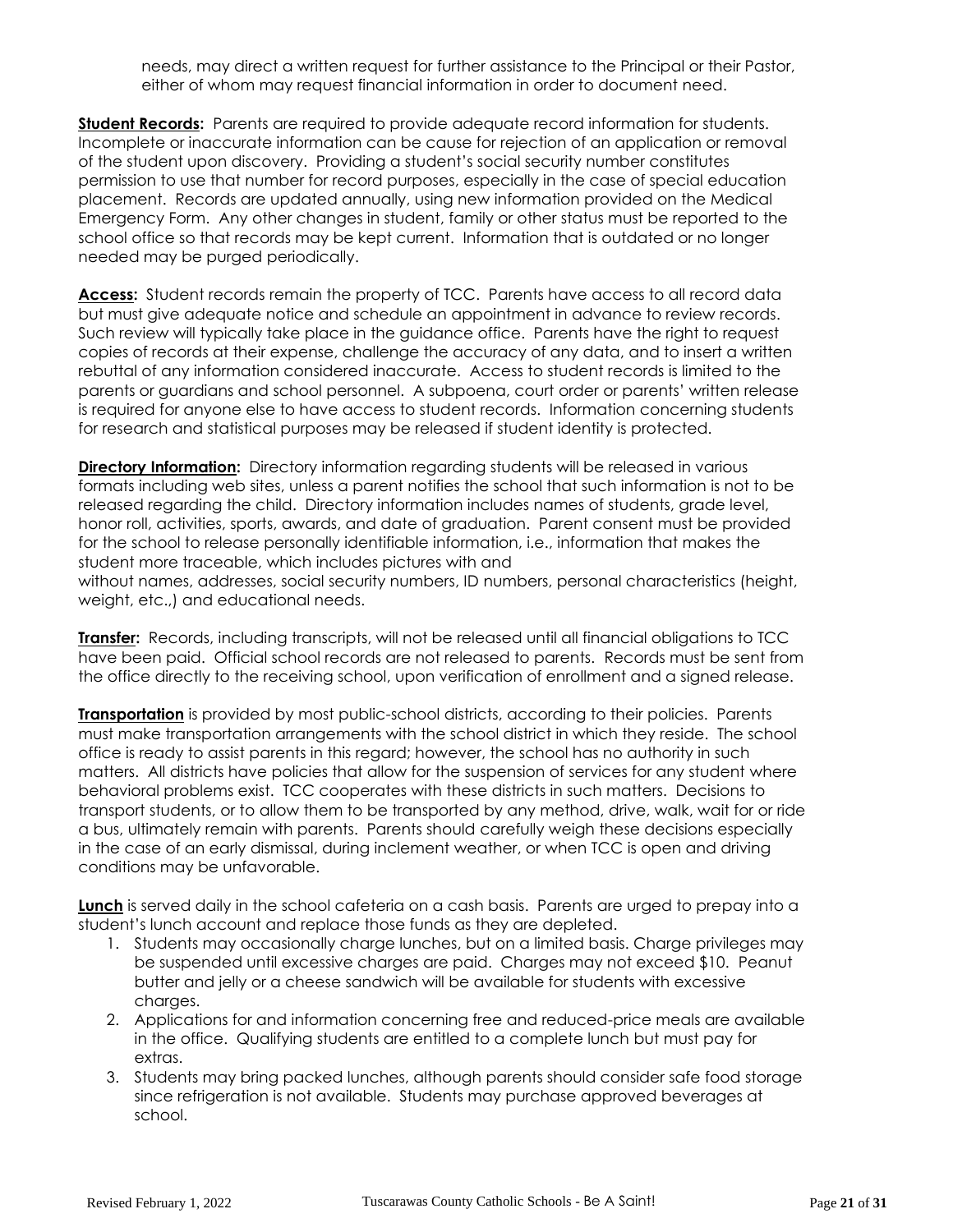- 4. Carbonated beverages, energy drinks or beverages in glass bottles or cans are not permitted. No vending machines are available to students.
- 5. Students are not permitted to order lunches to be delivered to school. Parents who drop off or order lunches for students should have them delivered to the office. Parents should not drop off fast food orders for students.
- 6. Students may not purchase lunches or snacks for others.
- 7. Students are not permitted to skip lunch unless directed to do so by a physician.

**Deliveries** to classrooms are prohibited. TCC may attempt to verify the identity of the sender or question the validity of any item delivered to a student during the school day. The item will typically be held in the office until the end of the school day. TCC may also refuse any delivery or request that it be delivered to the student at some other location.

**Parent involvement** is essential to the educational advantages offered at TCC. Parents are expected to fully support the efforts of teachers in providing a quality educational program for students, attend conferences and communicate concerns in an appropriate manner.

Many opportunities exist for parents to lend support. By virtue of the enrollment agreement, parents are required to actively support fundraisers, special projects, and school activities and work at various events, as scheduled. It is expected that all will lend full support to fundraising activities and demonstrate a willingness to provide leadership for them as needed.

**Volunteers** must complete a Volunteer Application and abide by all policies, procedures, and regulations, particularly as they relate to the protection of children. Such policies are outlined in the Volunteer Handbook, a copy of which is available in the school office. Any case of suspected abuse or neglect must be reported to local child protection authorities.

**Child Protection:** Every volunteer in a program or ministry for children and youth, as well as those who have been delegated care, custody, or control of children and youth, regardless of the level of contact with them, is required to complete a civilian criminal background check and participate in a Protecting God's Children training session. Duration of service does not mitigate compliance with this policy.

- 1. Anyone who has not been a legal resident of Ohio for the past consecutive 5-years is required to complete a Federal Bureau of Investigation (FBI) criminal background check.
- 2. Completed criminal background checks are compiled by the designated diocesan official.
- 3. A new background check must be conducted if a volunteer has a significant (more than 1 ½ years) gap in their service in the diocese.

**Organizations:** The Principal consults with several organizations and committees regarding school matters:

- 1. The Saints and Booster Clubs promote communication, good will and cooperation among parents, teachers, and administration and promote fund raising activities.
- 2. The Advisory Board advises the Principal in the specific areas of marketing, public relations, planning, policy formulation, and finance. The Principal is free to consult with the board on other matters. The board is consultative, with no governing authority.
- 3. The Finance Council provides for consultation according to diocesan policies.
- 4. The Building and Grounds Committee provides advice and direction with regard to construction, maintenance, and upkeep of school facilities.

**Cooperation:** Reflective of a Christian community, it is expected that all problems will be resolved forthrightly, respectfully, and openly. TCC operates under the principle of subsidiarity in relationships and structure, thus disagreements or complaints should be dealt with and resolutions sought in a conference setting at the level or with the party closest to the issue. Since the goal in these situations is to achieve a reconciliation of differences and so that an adversarial situation does not occur, legal counsel is not permitted to attend any conference.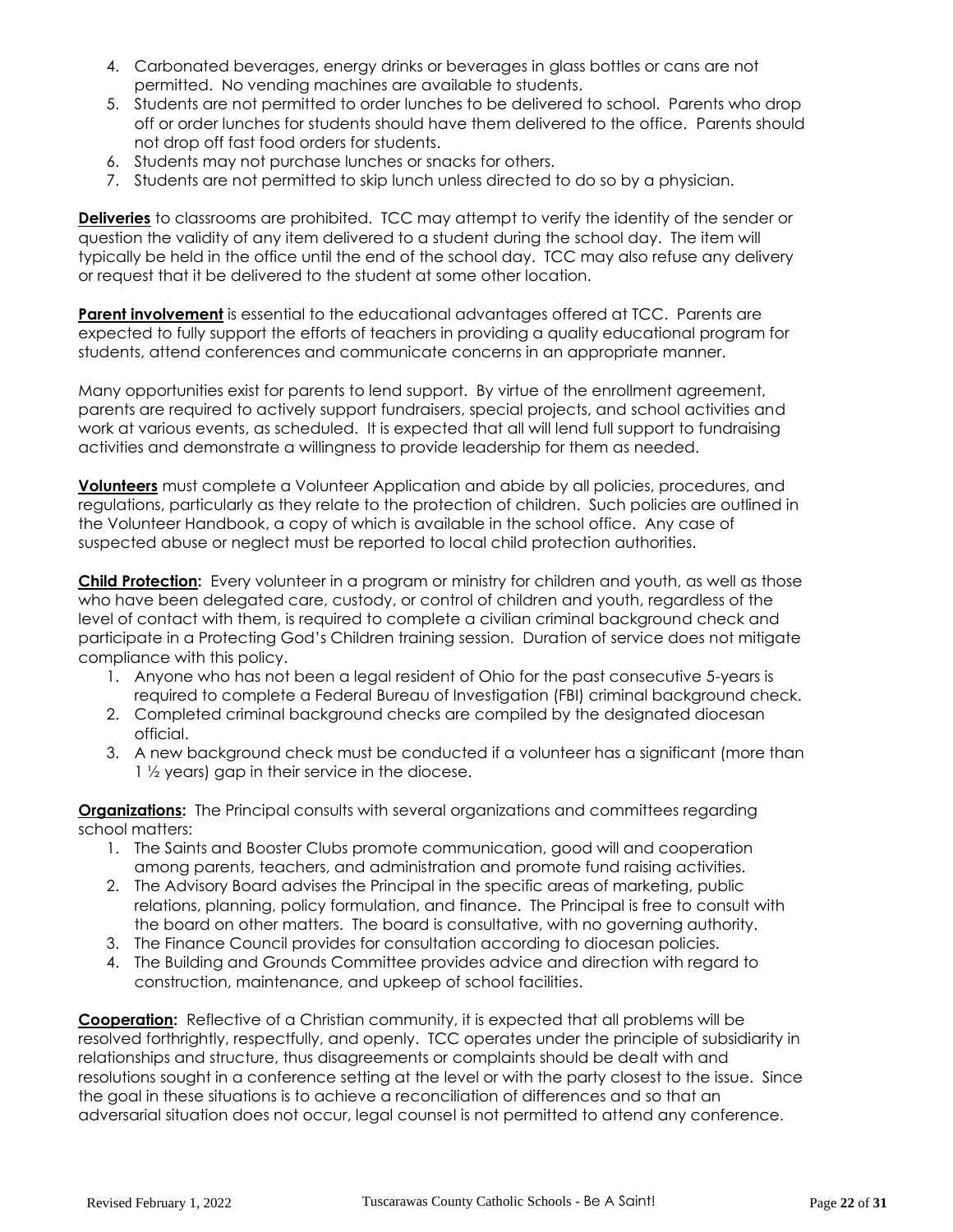Where it seems as though the conflict cannot be resolved, the Principal may be contacted, whose disposition of the matter is final.

There is no place for adversarial, confrontational, abusive, or threatening language or behavior from anyone, including adults, at TCC. Parents and others who engage in such behaviors at school or at any school-sponsored activity, event or program, including athletics events, may be asked to leave the premises, refrain from future attendance or participation, or accept other appropriate consequences deemed necessary by the Principal. Students may be dismissed from TCC if parents fail to abide by these guidelines or refuse to comply with school policies, regulations, or administrative directives. Anonymous accusations, complaints and other information will not typically be investigated.

**Money** sent to school for any purpose should be placed in an envelope with the student's name marked on the front along with an indication of its purpose. Students should not carry large amounts of cash at school. Students are responsible for any money they have and may not engage in financial transactions at school (e.g., loans, selling, trading, payments, buying food for others, etc.). Parents are asked to turn in money for fundraisers and such, by check, so students do not carry large amounts of cash. The issuer of the check is responsible for any bank fees associated with returned checks.

**Distribution of Literature:** No literature, handbills, flyers, advertisements, or notices of any type may be distributed or posted on or around the premises without approval of the Principal. The school will not distribute information of a commercial/business nature unless it is judged to be of a significant benefit to students, families, staff, or the school.

**Non-endorsement:** The school is often asked to distribute information regarding activities, services or sales of educationally oriented programs, books, and materials. For the most part, these options will not be made available through the school office. At no time should any such program be considered as endorsed by the Principal or other school personnel, without a specific letter of endorsement. Students, families, or staff members are insulated as much as possible from commercial marketing, products, and programs.

**Community:** TCC will gladly distribute information concerning community programs and events; however, they must also have the prior approval of the Principal. There is a natural preference for information that promotes programs within parishes and those sponsored by our partner schools. Distribution authorization is at the sole discretion of the Principal.

**Interviews:** No one is permitted to interview a student without an appropriate court order, prior approval of the parent or specific authorization from the Principal. In the case of an investigation of any type, the Principal will determine whether such an interview may take place at school. In any case, it may only take place upon the interviewer's presentation of proper credentials. The Principal may request that a third-party witness any conference.

**Pregnancy:** In accordance with diocesan policy, TCC believes that an act involving procreation of life is the exclusive right of those who are married. If a student becomes pregnant outside of marriage, the administration and faculty will have deep concern and compassion for the girl who is pregnant, for the boy who is the father, and for the fetal life the girl carries. Considering the sacredness of life, abortion is not the solution to pregnancy problems. At this time in their lives, students involved in a pregnancy need Christian acceptance, compassion, and counsel. The administration and faculty have an attitude of compassion rather than approval. In the light of the religious instruction they have received, the student body should display a Christian attitude toward those involved. Counseling for the expectant parents is strongly recommended.

**Visitors:** Access to the building is electronically controlled. Visitors are asked to press the buzzer and state their name and indicate the nature of their visit. Parents and other visitors must report to the office upon entering the building for any reason and for any duration, pick up a visitor's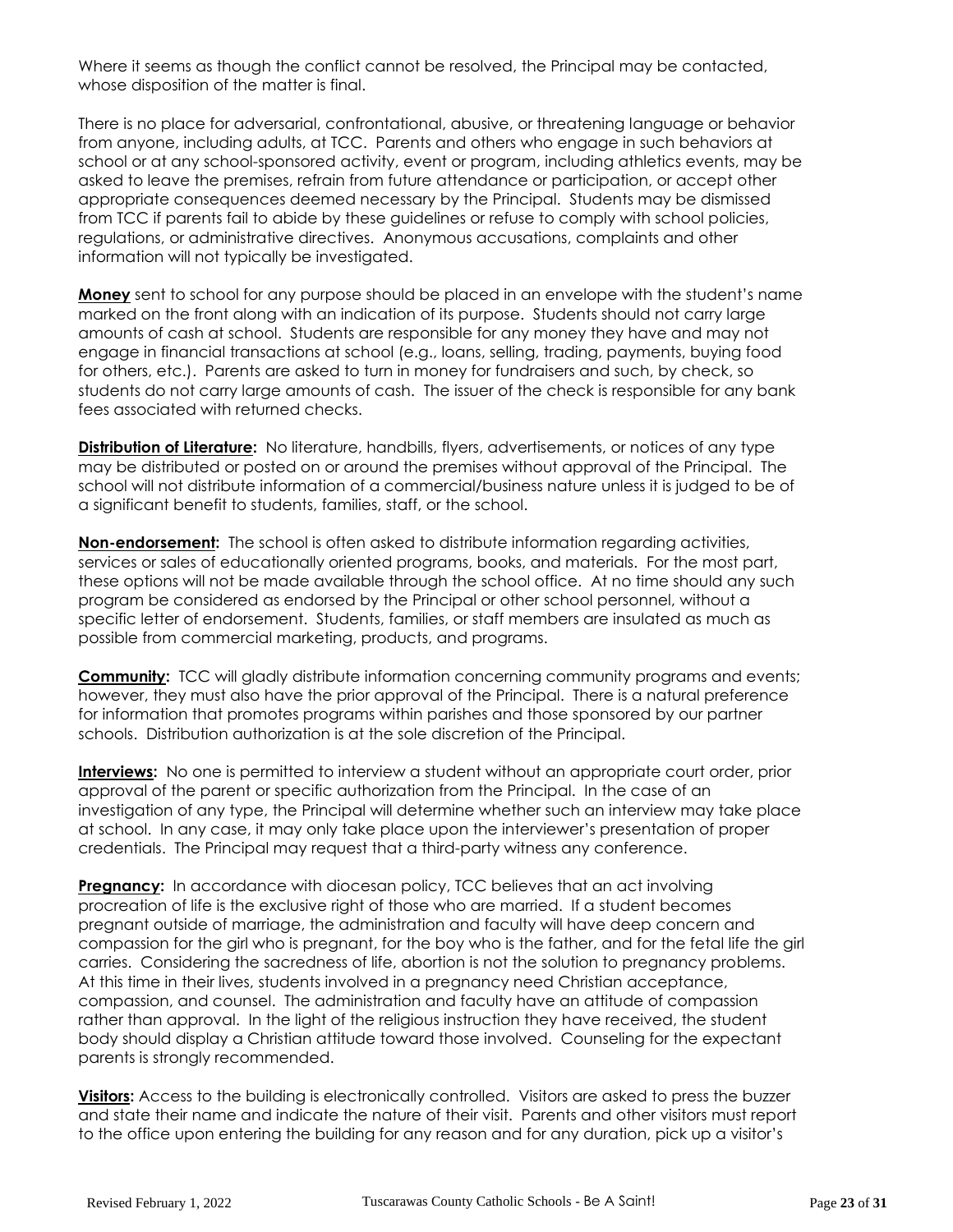badge, and sign out before leaving. This includes any non-student, non-staff personnel. All business should be conducted through the office. We make every effort not to interrupt the school day; therefore, parents may not go directly to classrooms or linger in the halls. Cooperation in this matter is essential and very much appreciated.

**School Closings:** Weather closings, school day delays, early dismissals and other emergencies are typically announced via voice mail and reported to the local media, most of which also post the information on their web sites. Parents should access these options any time that the weather is threatening. To ensure the safety of our students during the time of inclement weather, a school closing automatically cancels all school activities for the day. If the weather clears, the Principal will make determination for the holding of late day or evening events and practices.

## **Curriculum & Instruction**

**Credit/Placement/Promotion/Retention:** The guidance officer must review the transcript for new students, determine the validity of all credits and enter only valid credits into the student's record. The same applies to students currently enrolled requesting the transfer of credits from other schools or on-line coursework. The

Principal, in consultation with the guidance officer, teachers and parents, determines the placement of students entering TCC. Decisions regarding placement, promotion or retention for current students rest with the Principal, in consultation with the guidance officer, teachers and parents. Parents will be notified by the end of the third quarter if there is a possibility of retention (grades 7-8).

**Home Schooling:** Prior to placement consideration, the parent of a student who has been schooled at home must present a verification of grade placement or credit from the publicschool district of residence. TCC has no provision for granting credit for home schooling.

**Curriculum** is developed in cooperation with the Diocese of Columbus Office of Catholic Schools with approval from the State of Ohio Department of Education. Courses of Study for each subject are rooted in the approved standards for instruction. Student progress is assessed in all subjects, according to those standards.

**Materials:** Textbooks and materials are selected for their correlation with standards. TCC cooperates fully, and local decisions are made, with the curriculum leadership provided through the Office of Catholic Schools. Curricular decisions are made by the Principal in consultation with staff members, with the approval of the Office of Catholic Schools.

**Grading Scale:** In grades 7-12, numeric averages are converted to letter grades and Grade Point Averages according to the following, 4-point scale:

| Numeric        | Letter | <b>GPA</b> |
|----------------|--------|------------|
| <u>Average</u> | Grade  | Value      |
| 98-100         | $A+$   | 4.00       |
| 95-97          | A      | 4.00       |
| 92-94          | A-     | 4.00       |
| 89-91          | B+     | 3.50       |
| 86-88          | B      | 3.25       |
| 83-85          | B-     | 3.00       |
| 80-82          | C+     | 2.50       |
| 77-79          | C      | 2.25       |
| 74-76          | C-     | 2.00       |
| 71-73          | D+     | 1.50       |
| 68-70          | D      | 1.25       |
| 65-67          | D-     | 1.00       |
| 0-64           | F      | 0.00       |
|                |        |            |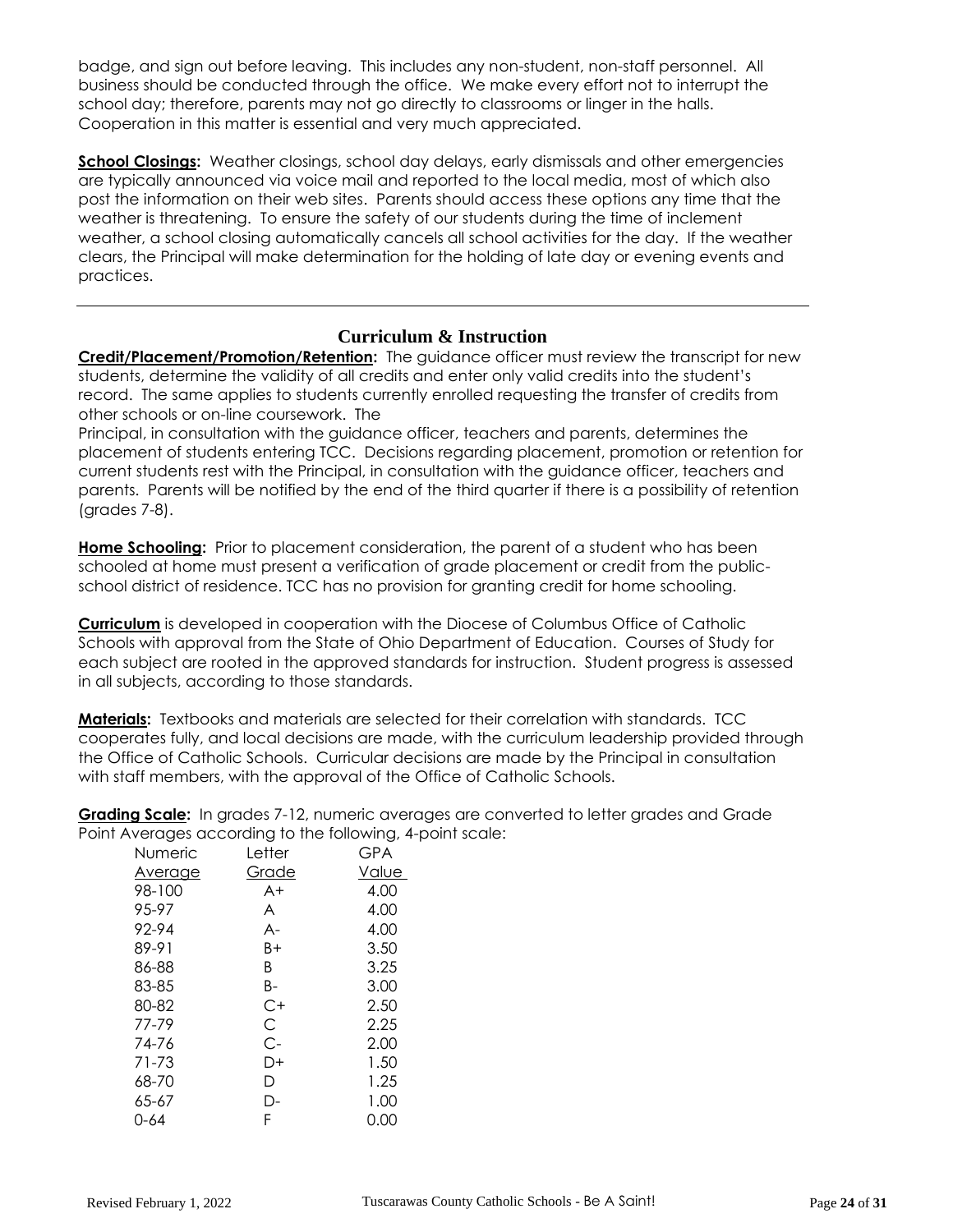All grades are calculated in the GPA. An Incomplete (I) must be remedied according to the timeline established by the teacher; otherwise the grade will be determined only by the work completed and turned in along with any tests or quizzes taken.

## **High School Graduation Requirements:**

- 1. TCC students must complete the Service Component prior to graduation.
- 2. A minimum of 25 units of course credit as indicated below, is required for graduation.
	- Religion 4.0
	- English 4.0
	- Social Studies 4.0 (must include American History and Government)
	- Mathematics 4.0 (must include Algebra I, Geometry and Algebra II)
	- Science 3.0 (must include Physical Science, Biology, and an Advanced Science)
	- Foreign Language 2.0
	- The Arts 1.0
	- Physical Education 0.5 (Two semesters of Phys. Ed equal one-half credit.)
	- Health 0.5
	- The balance of credits must be met through elective courses.

**Junior High:** With the exception of students in special programs, students in grades 7-8 follow the regular daily schedule, which is typically distributed prior to the start of school.

**Exams:** Exam schedules are distributed toward the end of each semester. High School students must take the exams as scheduled. Students with incomplete/missing work must stay for afternoon study periods. Students with an "A" in all four quarters and on the first semester exam may be exempted from final exams.

**Evaluation of Student Progress:** Evaluation is a process by which student progress is monitored and assessed over time in light of the standards that form instructional content. It also measures the degree to which a student is developing effective study habits and social skills. Further, it is based on input from many sources.

**Internet Resources:** Parents and students have electronic access to students' grades using the access code provided by the school. It may take up to a week for grades for major assignments, tests, and exams to be posted. Such access must be blocked if tuition or other fees are not paid.

**Report Cards:** prepared quarterly, are one part of the evaluation process. For a more complete understanding of progress, parents should also consider information from other sources such as conferences, student work, interim reports, and ability/achievement tests. Interim Reports indicate student progress since the last report card. These reports are distributed electronically.

**Parent-Teacher Conferences** are scheduled formally during the school year but may also be scheduled at other times as needed. Conferences may be arranged through the office.

**Advanced Placement Classes:** Capable Juniors and Seniors may register for Advanced Placement Classes, as they are available, with the approval of the instructor. Underclassmen may only be permitted in these courses with special permission from the Principal. Given the challenging curriculum, there is a separate grading scale for AP courses that is provided to students enrolled. Students may take the AP Exam at the end of the school year, which will take the place of the class exam. This may or may not count towards college credit depending on the college or university. Students are responsible for paying the costs associated with the AP tests.

**College Credit Plus** Ohio's College Credit Plus (CCP) program offers college-ready students in grades 7-12, the opportunity to take college classes and earn both high school and college credit. Parents and students are invited to an annual seminar, typically at Kent State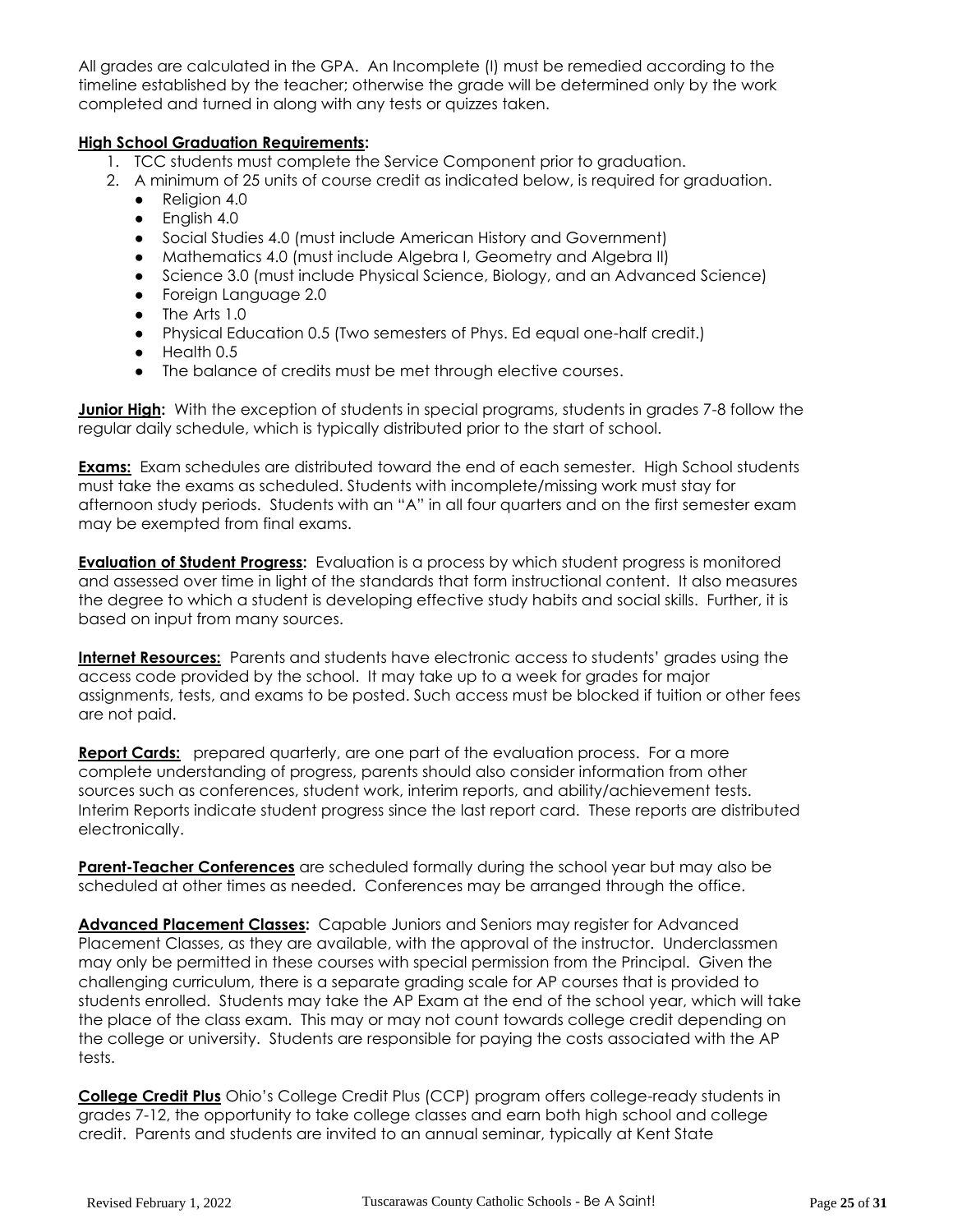Tuscarawas, where information I provided and established deadlines are publicized. The Guidance Officer makes this information available as we receive it.

**Special Needs:** Parents of students for whom a special education plan is in force or special needs are present must present a copy of the current plan, including relevant evaluation data, to the Principal. Prior to acceptance of the student, the Principal must determine the extent to which the school is able to properly implement a services plan, accommodations or other appropriate program adjustments. The Principal will also use discretion in the admission of a student based on the number or needs of students currently enrolled. Appropriate modifications, accommodations will be determined by written plan.

**Government Programs:** TCC accesses available state and federal assistance programs in order to provide special education services. Questions regarding these services, special evaluations or testing should be directed to the Principal. The school cooperates with all governmental regulations and public-school district policies regarding special services for students.

**Honors Diploma:** A student can earn a Diploma with Honors by satisfying the requirements established by the State of Ohio Department of Education. The specific guidelines are published annually on the Ohio Department of Education web site ([http://education.ohio.gov/Topics/Ohio-s-](http://education.ohio.gov/Topics/Ohio-s-Graduation-Requirements/Honors-Diplomas/Academic-Honors-Diploma)[Graduation-Requirements/Honors-Diplomas/Academic-Honors-Diploma](http://education.ohio.gov/Topics/Ohio-s-Graduation-Requirements/Honors-Diplomas/Academic-Honors-Diploma)).

## **Standardized Testing:**

- 1. Terra Nova & In-View tests are administered each year to students in grades 7-8. Score reports are usually distributed to parents during the third quarter. These reports measure student achievement in light of ability according to national norms.
- 2. Star Tests are administered to grades 7–12 in Math and Reading.
- 3. Juniors are required to take the PSAT. There is a fee for each of these tests. Juniors are also required to take the ASVAB. There is no fee for this test.
- 4. All students must meet the State of Ohio Pathways to Graduation and take the state mandated assessments.
- 5. Students are strongly urged to register for and take both the ACT and SAT.

## **Student Rankings:** TCC does not rank students.

**Valedictorian:** The final determination of the valedictorian occurs at the end of the seventh semester. Ties are not typically broken beyond the second GPA decimal point. A Salutatorian may not be named if there are multiple Valedictorians. While the third and fourth quarter grades do not impact the designated Valedictorian/Salutatorian, those so named must maintain satisfactory school performance and appropriated behavior to be so recognized.

#### **Student Recognition:**

- 1. **Honor Roll:** To be eligible for the honor roll, a student must have at least a 92% average with no grade less than an 83% for that quarter.
- 2. **Academic Letters** (9-12) can be earned by students with no quarter grade or exam lower than an 85% in any subject. These are determined at the end of the third grading period.
- 3. **An "All A's" Award** can be earned by students in grades 9-12 by having no grade lower than a 92% in any grading period in any subject for each quarter. These are determined at the conclusion of the third grading period.
- 4. **Honors Medals:** A senior must maintain a GPA of 3.75 or higher at the end of each school year and through the seventh semester of their senior year to earn an honors medal.
- 5. **Highest Average Pin:** Awarded to the student with the highest average in each course.

**National Honor Society:** Membership in the National Honor Society is a privilege to be earned, not a right to be expected. Local procedures adhere to the NHS by-laws. A junior or senior who has earned a 3.5 GPA is eligible to apply for membership. Selection begins during the first semester, according to the deadline determined by the advisor. No applications will be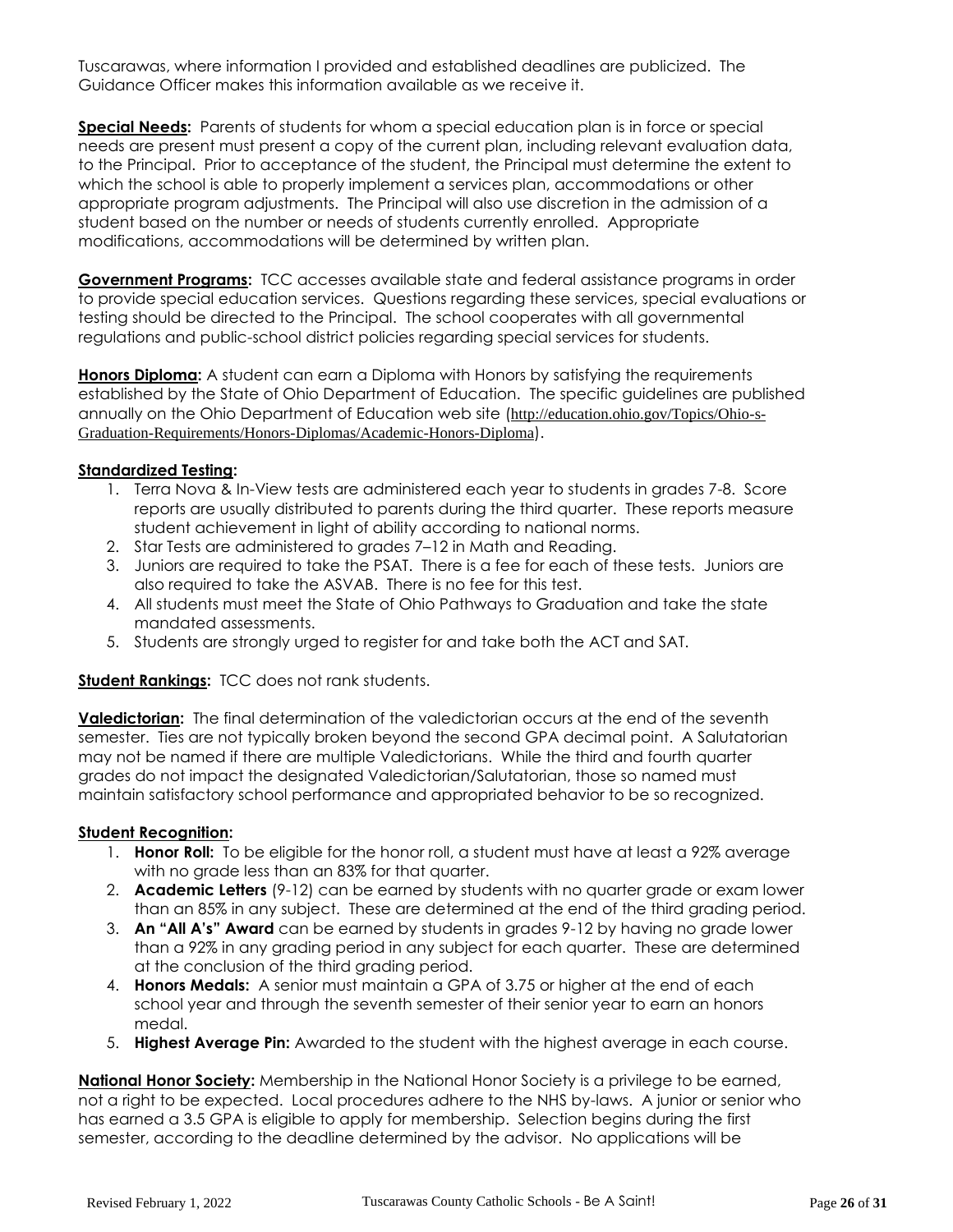accepted after the deadline. An undisclosed faculty council considers applicants with respect to scholarship, leadership, service, and character. Deliberations are confidential. Records are not maintained. There is no appeals process.

**Awards and Scholarships:** To be considered for awards and scholarships presented by TCC, students are expected to complete the proper application and submit it by the published deadline. Applications are typically distributed in February and posted to the web site.

**Jr. High Algebra:** Students, who meet the specified criteria, may be admitted to accelerated programs in Algebra according to diocesan policy. Options for students to take Algebra or Algebra for high school credit in eighth grade require that students meet the prescribed standardized test and qualifying test scores, and the criteria for classroom performance.

**Homework** is an essential part of the educational process. All students are expected to complete assigned work. Students should observe study time each night, even if specific assignments are not given. Students are encouraged to work on long-term projects, study problem subjects, practice particular skills, and so forth. As important as doing the assigned work is the establishment of good study habits. Expectations for homework will differ from grade to grade and teacher to teacher. Failure to complete assignments is a violation of the Code of Conduct and thus may be grounds for disciplinary measures. Teachers may withhold credit for work not completed and turned in on time as assigned

**Missed Assignments:** After an absence, students are responsible for meeting with each teacher for missed work and to schedule make-up tests and quizzes. At that time, teachers will establish due dates for missed work. Normally, students are granted an amount of time equal to the number of days missed in order to complete and turn in the work. Teachers may require student to take any quizzes missed during an absence immediately upon return to school. The due date for work assigned or quizzes and tests announced prior to the absence is not extended.

**Illness:** If a student is well enough to study at home during an extended illness, parents may call the office to request that work be ready for pick up; but should allow sufficient time for lists to be prepared. Work will not typically be sent home for a single-day absence.

**Vacations:** Assignments and class work missed due to vacations, if excused by the Principal, are provided for students upon their return to school. Work lists are not typically provided before the fact since plans and activities are determined, to a large extent, by actual lessons and class progress. Teachers may suggest areas for the student to work ahead and students may complete routine assignments, but assignment lists will not typically be prepared for students in advance of vacations.

**Credit:** Teachers may require that work be completed even if no credit is given, such as in the case of late assignments or make-up work during unexcused absences, or additional work assigned during In-School Detention or Suspension. Teachers may adapt assignments to differing circumstances or assign alternate work for work missed during an absence. Extra credit must be academic in nature and aligned to the course of study. Extra credit will be used on a limited basis.

**Study Hall:** Students must report to Study Halls as scheduled, unless a staff member requests otherwise for valid reasons. A quiet and orderly atmosphere will be maintained in all study halls. Students must be occupied with schoolwork or reading; or may study in groups with the permission of the teacher.

**Textbooks** and other educational materials and media remain the property of TCC. Students are responsible for the care of books and other materials loaned to them. They must be turned in at the end of the course in good condition. Students are financially responsible for damage to or loss of books and materials issued to them, regardless of the circumstances surrounding the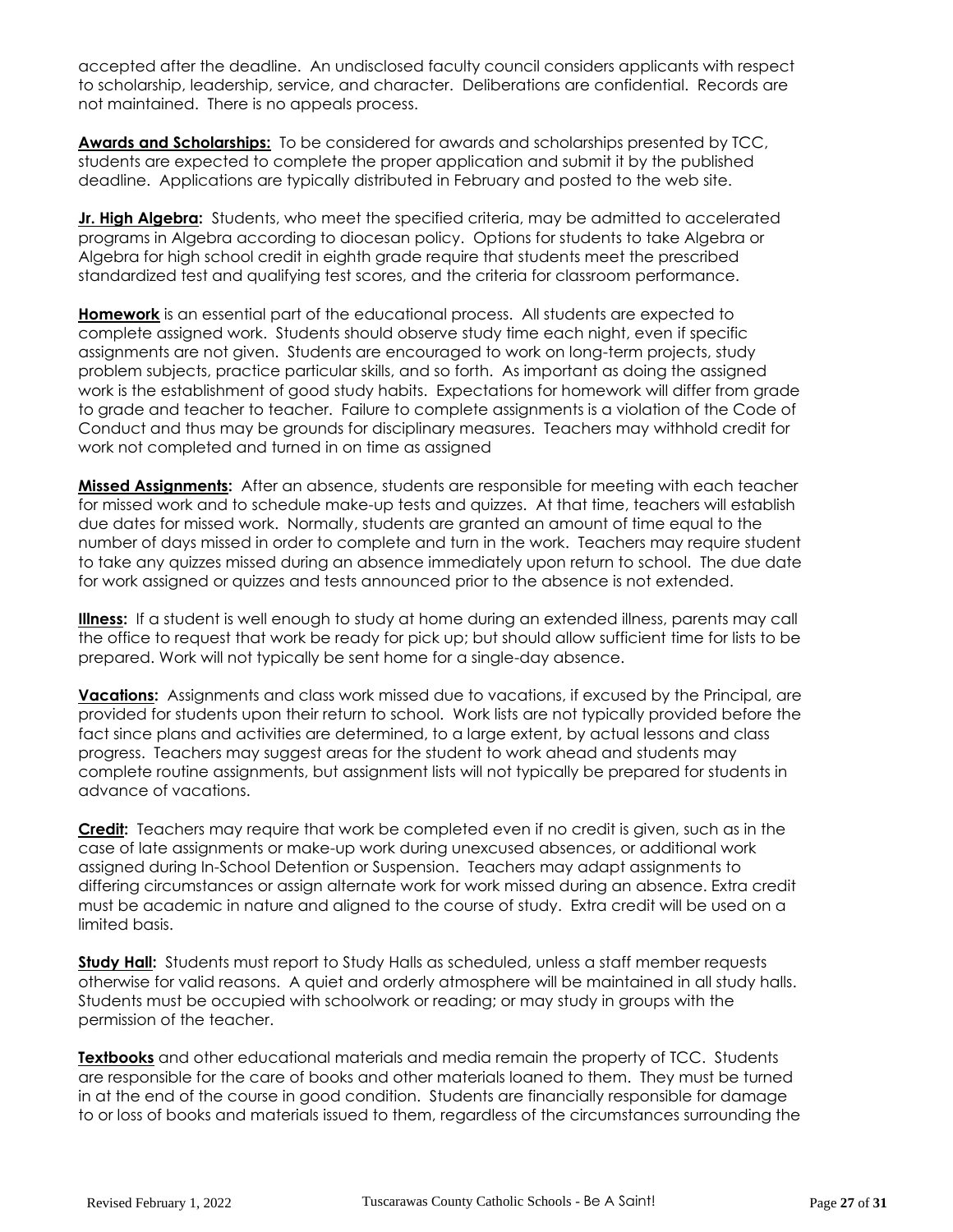loss or damage. Report cards, records, transcripts, and diplomas may be withheld until all books are returned and fees paid.

**Technology:** TCC incorporates appropriate educational technology throughout the curriculum. Such technologies must be used in a manner that is educationally appropriate and consistent with standards of electronic ethics and copyright laws. Access to technology at school, including the internet, is considered a privilege that may be revoked for misuse. Students are responsible for appropriate behavior when using technology when using these resources. The school makes every effort to educate students in the safe and acceptable use of technology and monitor technology access by students but makes no guarantee regarding the content or appropriateness of material to which students may be exposed. Each student and a parent must sign a copy of the policy that defines acceptable use. Student access to technology, both school- issued and student-owned, is granted at the discretion of the staff and administration and is regulated at their discretion. There should be no expectation of privacy with regard to electronic devices used at school, regardless of who owns them. Misuse is grounds for appropriate disciplinary measures.

**Devices (iPad, Chromebook, Laptop):** The device loan program is governed by the agreement that students and parents sign. Students are responsible for the loss or any damage to the unit while in their care.

**Curriculum Materials:** Various materials support the curriculum by meeting the needs of students and teachers, toward the development of critical thinking skills and lifelong reading habits. Students are responsible for materials loaned to them and may be charged the replacement cost of anything lost, stolen or damaged while in their care, according to school records. Access to these materials may be denied to students until items are returned or proper behavior patterns have been adopted. Any challenge to curriculum material must be submitted to the Principal in writing and should include an explanation of the objection to the work in question. The Principal will consider the challenge, in consultation with other staff members and render a final decision.

**Performances:** Various course curricula include performance strands. Students are required to participate as scheduled. Some performances occur outside of the school day.

**Field Trips:** Students may only participate in field trips and other educational excursions with a Field Trip Request Form signed by the parent. The cost of such trips, including transportation, may be passed on to students. Students may be denied participation for disciplinary or other reasons. In such case the student may be required to complete alternate assignments. In some cases, the parent may be requested to keep the student home. The Code of Conduct is in force for all students at all school activities on and off the premises. Should a violation of the Code of Conduct occur during a field trip, a parent may be called to pick up the offending student.

## **Health/Safety**

**Immunizations:** Student health is monitored in cooperation with local and state health department regulations. Law requires us to assure that students have the prescribed immunizations. Students must be excluded from school in the case of noncompliance.

**Contagious Diseases:** Contagious diseases are monitored according to health department policy and must often be reported. For this reason, under certain circumstances, parents may be asked to describe the student's symptoms when calling in to report an absence. Students may be excluded from class until symptoms are no longer evident.

**Nuisance Diseases:** Particularly, in the case of nuisance diseases (e.g., head lice) parents may be asked to follow a prescribed treatment to deter further spread of the disease. Parental cooperation is essential to general student health. Many procedures are prescribed by health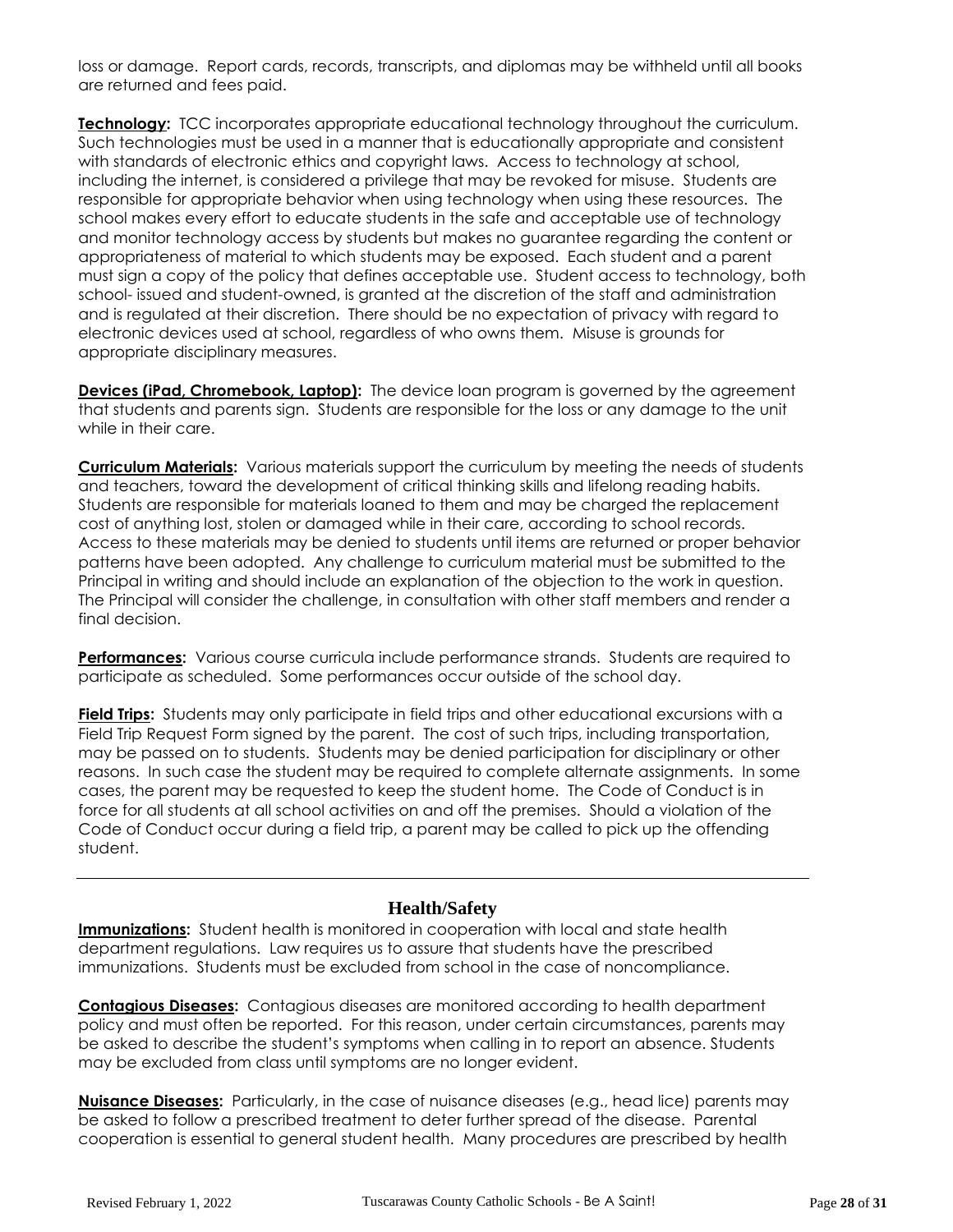authorities and, in some cases, our regulations differ from those of personal physicians. In such cases, we comply with Health Department directives.

**Screening:** Students are periodically screened for several health concerns and general wellness. They include, but are not necessarily limited to, screenings for vision, hearing, scoliosis, and general health, including height, weight, blood pressure, etc.

**Other:** We will do our best to accommodate special needs of students with other diseases, ailments, or physical conditions in consideration of a physician's recommendation. Parents must provide full disclosure of health matters that may affect a student and cooperate fully with attempts to seek the best medical advice. Failure to do so may result in the dismissal of the student. Students generally remain in the classroom setting and perform usual tasks as their illness or condition allows. The school may form an intervention team to review and make recommendations regarding participation in the school setting by students with specifically diagnosed diseases or other health-related circumstances. This team may include the Principal, nurse, a physician, public health official and the parent.

**Concussions:** A physician's written medical authorization, using the designated documents, is required for a student to return to participation in Physical Education classes following a concussion.

TCC is guided by the recommended protocols and resources available from the USA Department of Health and Human Services, The Centers for Disease Control and Prevention, The Ohio Department of Health, The National Federation of State High School Associations and the Ohio High School Athletic Association. Links to these resources are readily available on the school website (www.TCCSaints.com)

**Emergencies:** An Emergency Medical Form is required for each student. All requested information must be supplied, including dietary restrictions. Parents are required to assure that this information is kept current and that any changes are reported immediately. In the case of an emergency, school personnel will consult this information.

**Wellness:** TCC has implemented a policy that supports the general wellness of students. The overriding goal of this policy is to enable students to achieve and maintain optimum health by making informed decisions that will enhance their capacity for reverence for life, self-respect, and respect for others. The full context of the current policy is available in the school office. The components and primary goals of each are as follows:

- 1. Nutrition Education: to positively influence students' eating behaviors.
- 2. Physical Activity: to enable students to become physically fit and enjoy the benefits of lifelong physical fitness.
- 3. Nutrition Standards: to enable students to develop healthy, lifelong eating habits.
- 4. Other School-Based Activities: to maintain a school environment that provides consistent wellness messages and is conducive to healthy eating and being physically active.
- 5. Measurement and Evaluation: to enable the continuous improvement and monitor the success of the school wellness policy.

**Medication:** When medication is necessary or prescribed for a student, parents are encouraged to consider and discuss with the physician the possibility of a medication schedule outside of school hours. We understand that there are situations where this is not in the best interest of the student. Students, however, are not permitted to carry medication of any kind. All medication, prescription and nonprescription/over-the-counter, must be secured in the clinic and administered by school personnel only. The parent must provide a completed Medical Authorization form, available in the office, school web site, or from the school nurse, in all cases. If these procedures are not followed, a student risks a violation of the Code of Conduct, specifically with regard to possession of banned substances. The school will not administer aspirin under any circumstances, due to a connection with Reye's syndrome.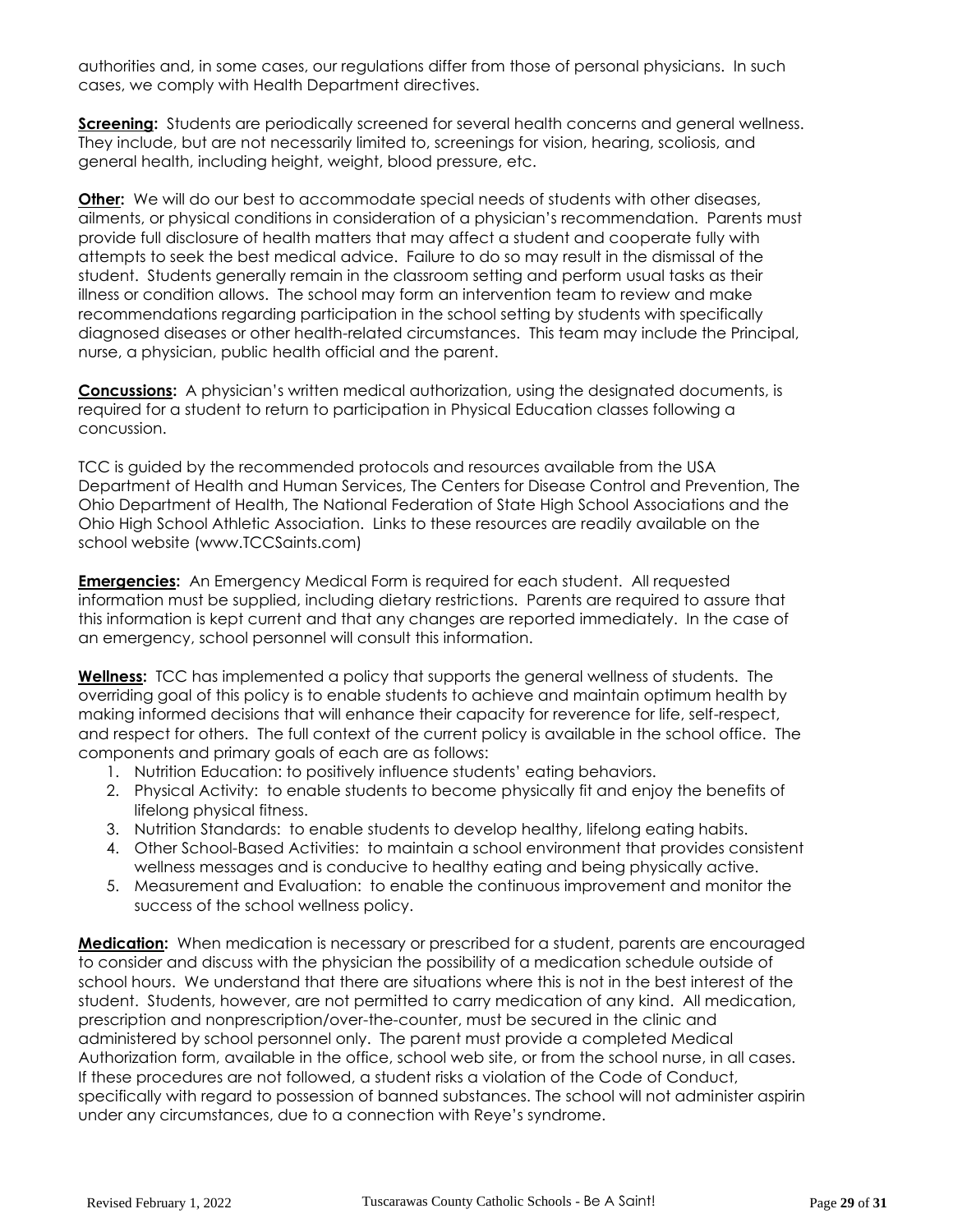#### **Prescription Medication:**

- 1. The parent must present a completed Medical Authorization form.
- 2. The form must indicate the specific medication, dosage, and possible side effects.
- 3. The form must be signed by a parent and a physician.
- 4. The medication must be in its original container and have an affixed pharmacy label with the student's name.
- 5. At the end of the medication schedule, or at the end of the year, a parent must report to the office to pick up any unused medication.

#### **Nonprescription/Over-the-Counter Medication** (e.g., Tylenol, cough drops)

- 1. The parent must present a completed Medical Authorization form.
- 2. The form must indicate the specific dosage and the times at which the medication is to be administered in accord with the label instructions.
- 3. The form must be signed by a parent and a physician.
- 4. The medication must be in its original container.
- 5. At the end of the medication schedule, or at the end of the year, a parent must report to the office to pick up any unused medication.

**Inspections:** The school undergoes regular fire, health and environment inspections and complies with all resulting recommendations. TCC further complies with the Asbestos Hazard Emergency Response Act (AHERA), which requires this annual written notice to parents that a copy of the Asbestos Management Plan is available through the school office.

## **Crisis Plan**

The school crisis plan addresses the major issues in a school crisis - Prevention, Preparedness, Response and Recovery - in accordance with FEMA Incident Command principles. The full context of the Crisis Manual is available in the school office and online at the school web site. Below is a summary of that plan.

Prevention/Mitigation: Administration has been trained in advanced level emergency response protocol; staff members have been trained at the basic level. Doors are locked during school hours; access is controlled and monitored. Visitors must report to and sign in at the school office upon entering the building and are issued Visitors' Passes.

Preparedness: A floor plan has been forwarded to first-response agencies and communication has been initiated with relevant parties. Emergency contact information is readily available for students and staff. An emergency supplies kit is ready and available for use in a crisis situation. Materials and supplies are checked and replaced at regular intervals. Parents can be alerted to the status of an emergency through the school web site, emergency e-mails/text messages and the local media. When feasible, information can be posted at school doors or disseminated in the parking lot.

Response: In a crisis, the appropriate, regularly practiced/reviewed drill will be signaled.

#### **Evacuation Sites:**

- Primary: Parking Lot
- Secondary: Outside Bleachers
- Tornado: Basement
- Off-Site: Tuscora Park Pavilion